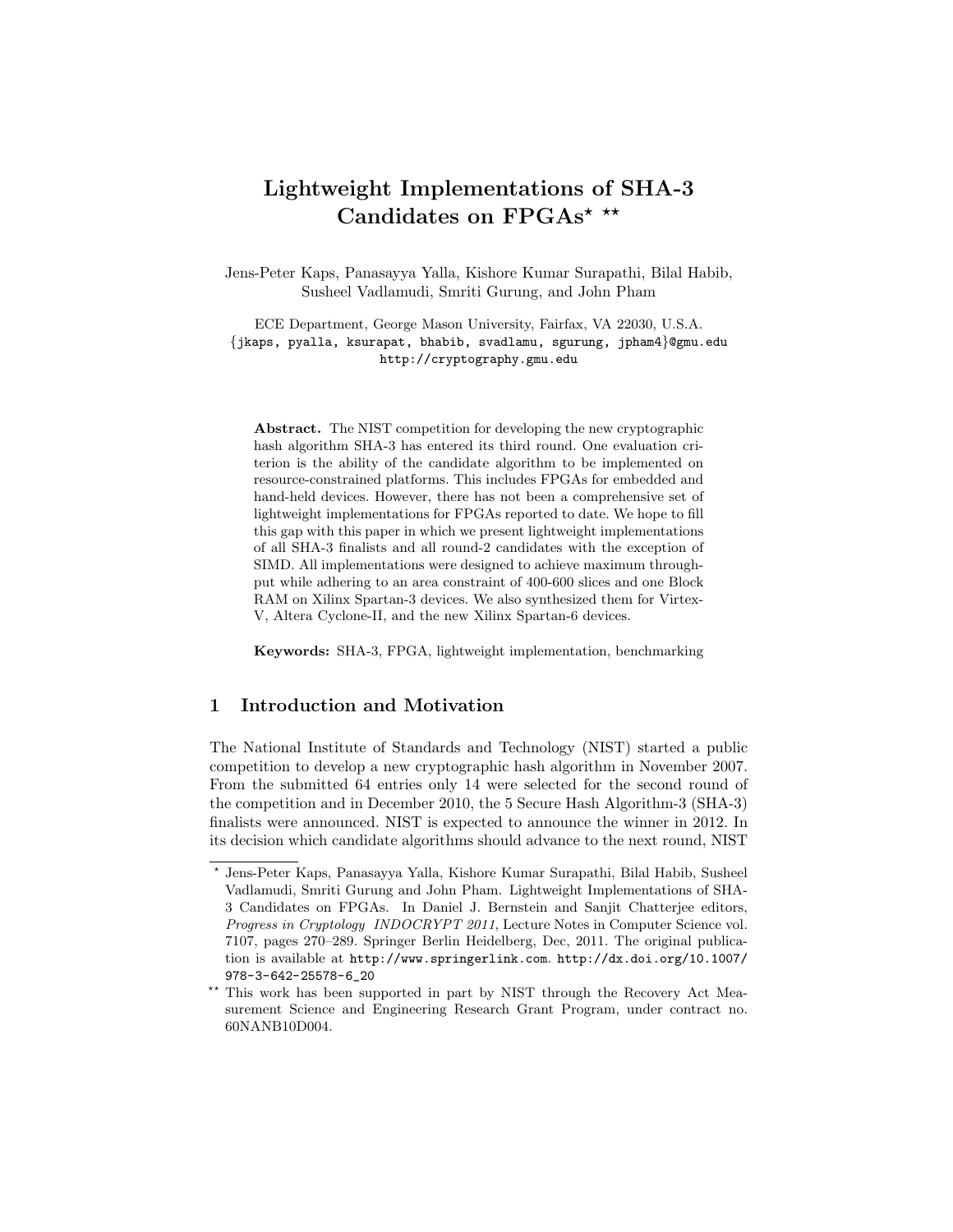used the following criteria [39][3]: security, cost, and algorithm and implementation characteristics. The cost criterion describes the computational efficiency (speed) and memory requirements (gate counts for hardware implementations). One important implementation characteristic is the ability of the hash function to be " $\dots$ ] implemented securely and efficiently on a wide variety of platforms, including constrained environments, such as smart cards"[3]. During the second phase of the SHA-3 competition many hardware implementations of the candidates have been published. The first comprehensive analysis on FPGAs that included I/O overhead was done by Kobayashi et al. [31] on high throughput implementations of 8 round-2 candidates. The authors adapted an interface from [14] to the SASEBO [37]. Matsuo et al. [33] implemented all 14 round-2 candidates on FPGAs on SASEBO. Gaj et al.,[19] also implemented all 14 round-2 candidates on FPGAs optimized for throughput over area ratio with a different interface [15]. All implementations mentioned above only consider hash sizes of 256 bits. Homsirikamol et al. [26] and Baldwin et al [5] implemented all 14 round-2 candidates on FPGAs considering other hash sizes. Neither of these comprehensive implementations were done for resource-constrained applications. In a system-on-chip (SOC) on FPGAs, cryptographic functions such as encryption algorithms or hash algorithms are not necessarily the main purpose of the application but a part of it. Many other components such as soft-core processors, optimized signal processing algorithms, etc. are integrated in one chip. Furthermore, a space-constrained implementation could allow for using a smaller FPGA which in turn leads to cost and power savings. Recent developments in low-cost and low-power FPGAs [40] will increase their usage in battery powered devices which makes small implementations even more important.

Unfortunately, designing low-area implementations is not as straightforward as optimizing a design for best throughput over area. One has to go beyond merely reducing the datapath width and carefully evaluate the trade-off speed vs. area at every step of the design process. The control unit is an additional hurdle. Extensive component re-use in the datapath can lead to a very complex control logic which might negate the area savings in the datapath. There have been several publications that show low-area implementations of single SHA-3 candidates on FPGAs such as BLAKE [11], Grøstl [29], Keccak [9], and Skein [35][?]. Unfortunately, they are implemented on different FPGAs from different vendors and with different target sizes. This makes a fair comparison amongst these implementations impossible. Most recently Jungk [28] presented compact implementations of Grøstl, JH and Skein and Kerckhof et al. [30] of all five SHA-3 finalists at the "ECRYPT II Hash Workshop 2011". [30] shows results for 256-bit digest versions only on Spartan-6 devices. This device choice makes comparisons with previously reported results impossible. Furthermore, the authors did not formulate a clear design criterion other than "compact". Neither design is the smallest possible, yet the implementation area varies from 117 slices to 304 slices, the throughput from 105 Mbit/s to 960 Mbit/s, with the largest design (Grøstl) being the fastest. Only if one criterion is fixed (e.g. area or throughput) a meaningful comparison can be made.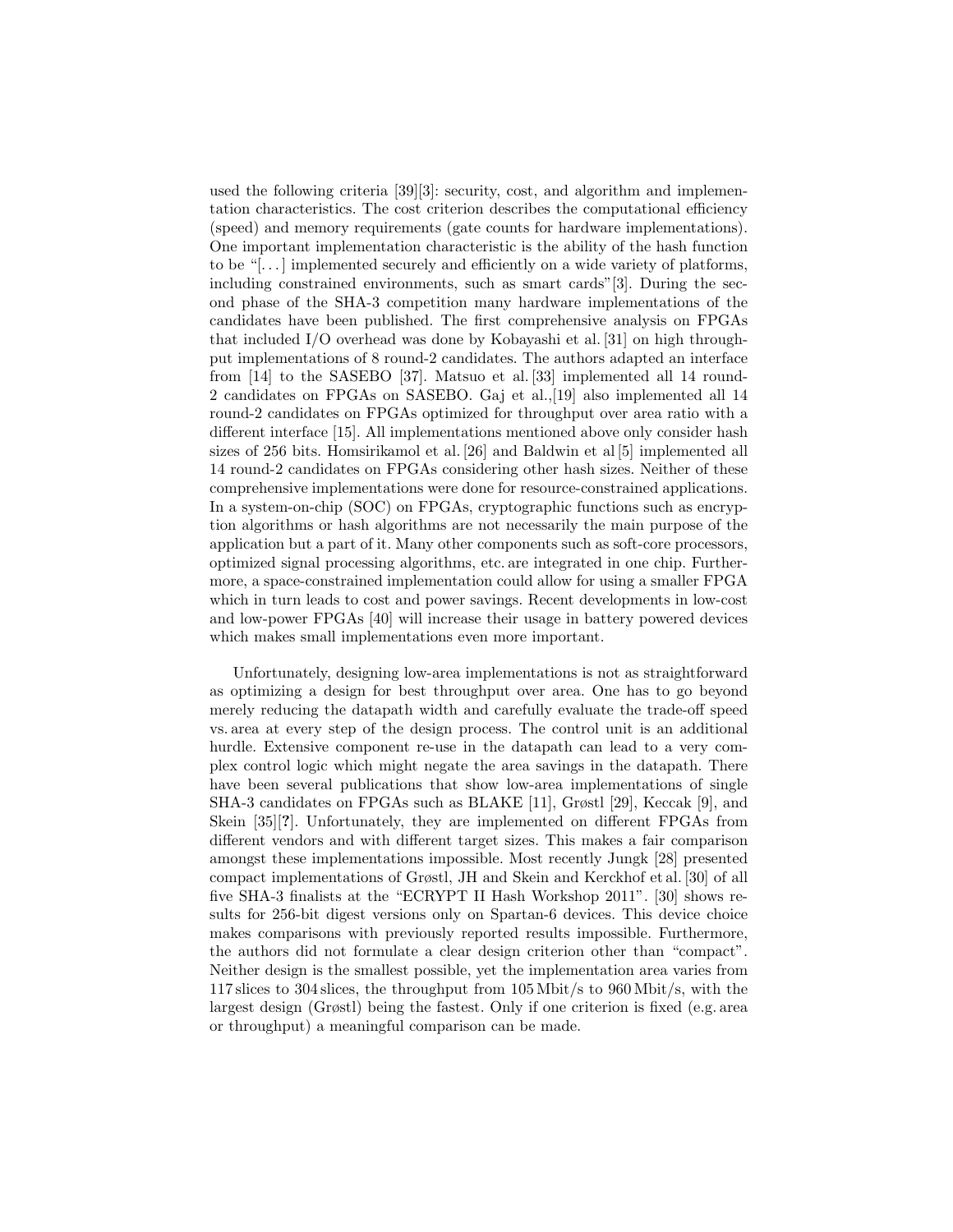Standardized interfaces have been proposed [14][15] for implementations of SHA-3 candidates and used by several comprehensive implementations in order to facilitate a fair comparison. Depending on the design of the hash function the interface can become a bottleneck. Furthermore, the interface protocol causes overhead and increases the size of the data path and control logic. Low area implementations will be particularly affected by the protocol overhead. Only the most recent publications, [28] and [30] use standardized interfaces.

In this paper we present low-area implementations of all five finalists and all round-2 candidates with the exception of  $SIMD<sup>1</sup>$ , designed using the same criterion (space constraint), device, interface and optimization methods. This work is the most comprehensive analysis of lightweight implementations reported to date. In Sect. 2 we present the design methodology we used including clear assumptions and goals, interface description and performance metrics. Due to space constraints we describe only the datapaths of the five SHA-3 finalists in detail in Sect. 3. Our designs of the other algorithms are summarized in Table 1. Section 4 shows the results of our implementations and compares the 13 candidates with each other and other reported implementations.

# 2 Methodology

The primary target for our lightweight implementations are the low-cost Xilinx Spartan-3 FPGAs. We choose VHDL to describe our lightweight architectures. All implementations were designed at a low level for our main target FPGA family such that we can already obtain a rather precise estimate of the required area from detailed datapath diagrams. This approach allowed us to enforce a similar coding style across several designers and algorithms. Furthermore, we built a small VHDL library of elementary functions that was used by all designers.

#### 2.1 Assumptions and Goals

Only SHA-3 variants with 256-bit digest have been implemented as these are the most likely variants to be used in area-constrained designs. Furthermore, we assume that padding is done in software. This assumption goes hand-in-hand with the application of hash functions to SOC designs. The salt values of all SHA-3 candidates who support them are set to zero. Typical optimization goals for hardware implementations are: maximum throughput, maximum throughput to area ratio, and minimum area. In order to compare lightweight implementations the minimum area target seems logical. However, optimizing the implementations for minimum area would yield a ranking of algorithms solely based on area, i.e. we would know which is the smallest and which is the largest irrespective of the throughput that is achieved by these implementations. This information is of not much use in practice. A different approach is to optimize for throughput

<sup>1</sup> Our initial investigation has shown that it is unlikely that SIMD could be implemented within our area constraints, due to its complex underlying functions.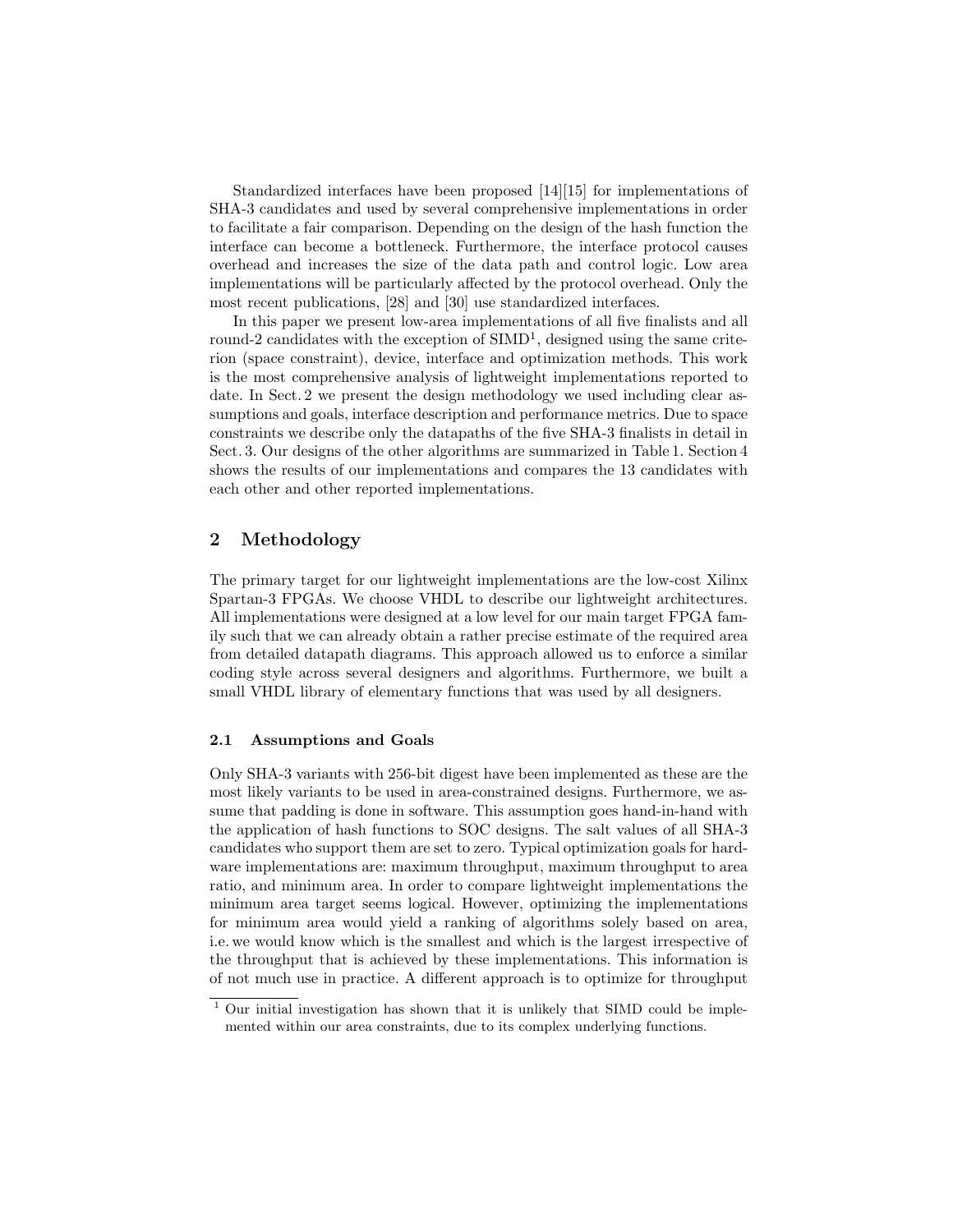given an area constraint. We believe that this is a much more realistic scenario. Additionally this optimization goal lets us determine how efficient an algorithm is in a constrained environment which is a factor of an algorithm's flexibility. This is a clearly stated evaluation criterion by NIST [3]. We choose to use an area range of 400 to 600 slices and 1 Block RAM on Xilinx Spartan-3 FPGAs as our constraint. The size of the range was chosen based on low-area implementation results published on the SHA-3 Zoo [2] website and our own analysis. Within this area constraint we try to achieve maximum throughput. Therefore, our final comparisons will be in terms of the ratio of throughput to area. The Block RAM was chosen due to the large storage requirements of some hash functions.

#### 2.2 Tools and Result Generation

Even though all designs were targeted for Spartan-3 devices it is interesting to see how our implementations perform on low-cost devices from another vendor such as Altera Cyclone-II, newer devices such as Spartan-6 and on high speed devices such as Xilinx Virtex-V. Complete results are published in the ATHENa results database [1]. All designs were implemented using the vendor tools: Xilinx ISE 12.3 Web Pack and Altera Quartus II v. 10.0 Web Edition, and verified after place-and-route against known answer test files provided by the submissions packet of each hash function. All results were generated using the open source benchmarking tool ATHENa (Automated Tool for Hardware EvaluatioN) [20]. Other than simplifying the result generation, ATHENa also varies the vendor tool parameters to achieve optimal results.

## 2.3 Interface and Protocol

We based our hardware interface and I/O protocol (Fig. 1) on the one presented in [15] and updated in [19]. The SHA Core assumes that its inputs and outputs are connected to FIFOs. We believe that the FIFO interface model proposed in [15] is very suitable for lightweight implementations. In its simplest form a FIFO is a single *w*-bit wide register with minimal logic to support the handshake of read/write and ready. This can easily be interfaced to a microcontroller or other circuitry in an embedded system. Lightweight applications usually have smaller databus sizes than the 32 or 64 bits proposed in [15]. Therefore, we use a databus width *w* of 16 bits. The protocol supports two scenarios: 1) when the message length is known and 2) when the message length is not known. In case 1) the message is sent as a single segment starting with the message length after padding "msg len ap" in 32-bit words concatenated with a '1' followed by the message length before padding "msg<sub>-len-bp</sub>" in bits followed by the message. The "msg len bp" is needed by several algorithms even when the message is already padded. In case 2) the message can be processed in segments  $seg_0, seg_1, \cdots, seg_{n-1}$ . Each segment  $seg_0, \cdots, seg_{n-2}$  is headed by the segment length after padding "seg\_len\_ap" concatenated with a '0' followed by the segment of the message. The last segment *seg<sup>n</sup>*−<sup>1</sup> follows the format of case 1). It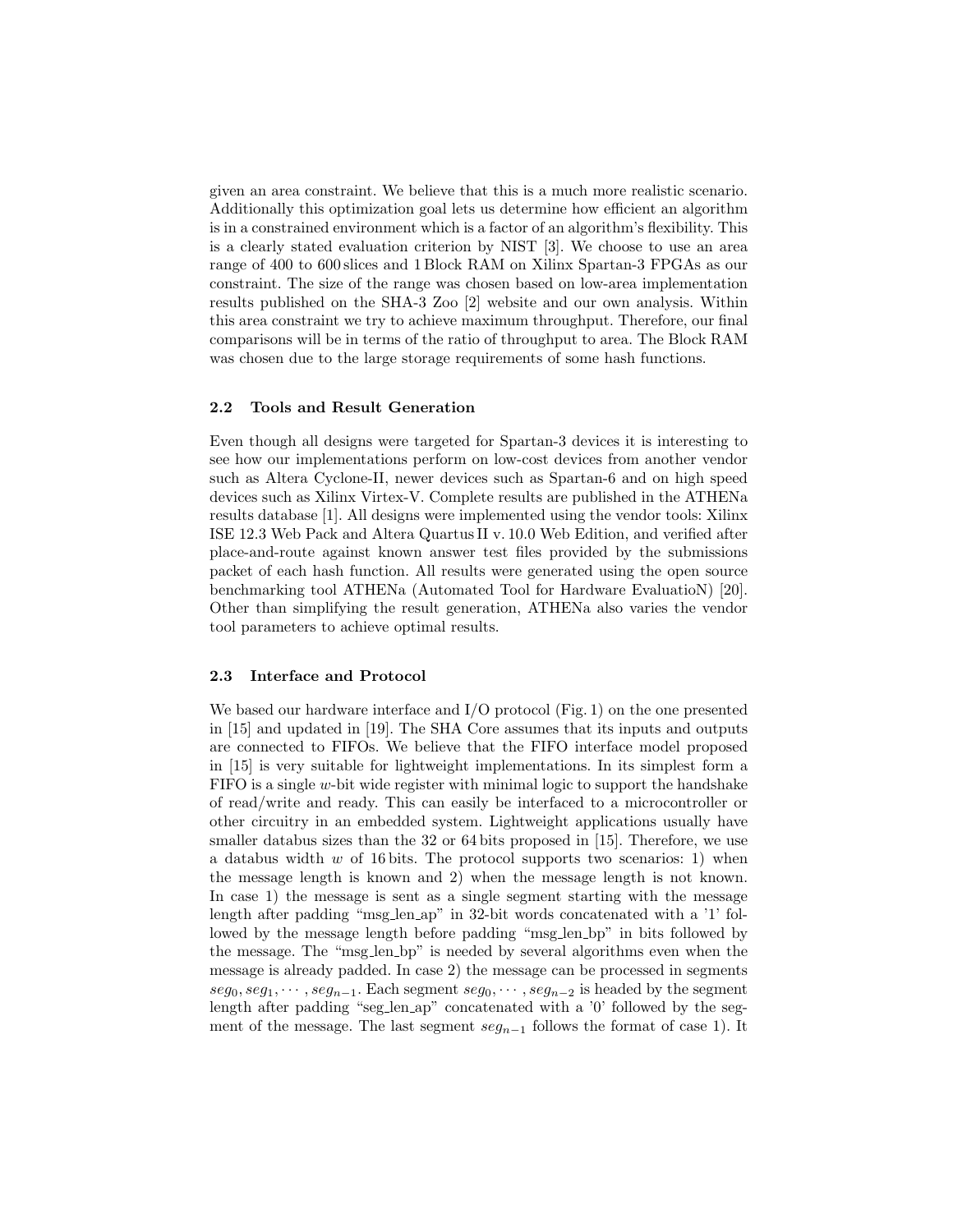

Fig. 1: Interface and protocol for our SHA cores

contain a block of the message and must contain all padding. The formulae to compute the total number of bits before padding and after padding are:

$$
msg\_len\_ap = \sum_{i=0}^{n-1} seg\_len\_ap_i \cdot 32
$$

$$
msg\_len\_bp = \sum_{i=0}^{n-2} seg\_len\_ap_i \cdot 32 + seg\_len\_bp_{n-1}
$$

Furthermore in order to conserve logic resources needed for message counters we limit the total amount of data in a single message to  $2^{32}$  bits i.e. 4 Gbits which we believe is sufficient for lightweight applications.

#### 2.4 Area Minimization Techniques

*Datapath:* The most straightforward approach to reducing the area of the datapath is folding. Vertical folding reduces the datapath width while horizontal folding reduces the size of processing elements while maintaining the datapath width. How many times and in which direction a design can be folded depends on the algorithm. The extent to which folding can be applied to the SHA-3 candidates and how much it affects their throughput and throughput over area ratio has been examined by Homsirikamol et al. [27]. They show that only BLAKE can reach our area constraints through folding alone, Grøstl remains too large, JH area increases when folded, and Keccak as well as Skein cannot be folded at all and hence far exceed our area constraints. Another technique is reusing of processing elements. We heavily use this technique and additionally, we apply vertical folding at multiple levels down to single processing elements, not just the datapath as a whole as done in [27]. For example the Skein algorithm uses 4 Mix functions each using a 64-bit adder and a 64-bit XOR. We fold the 4 Mix functions into 1 and within the Mix function we reuse a 32-bit adder to perform 64-bit additions. The same adder is also reused for the key injections. Both folding and reuse of processing elements minimize the area consumption at the cost of an increased number of clock cycles. We reduced this increase to some extent by interleaving operations through pipelining.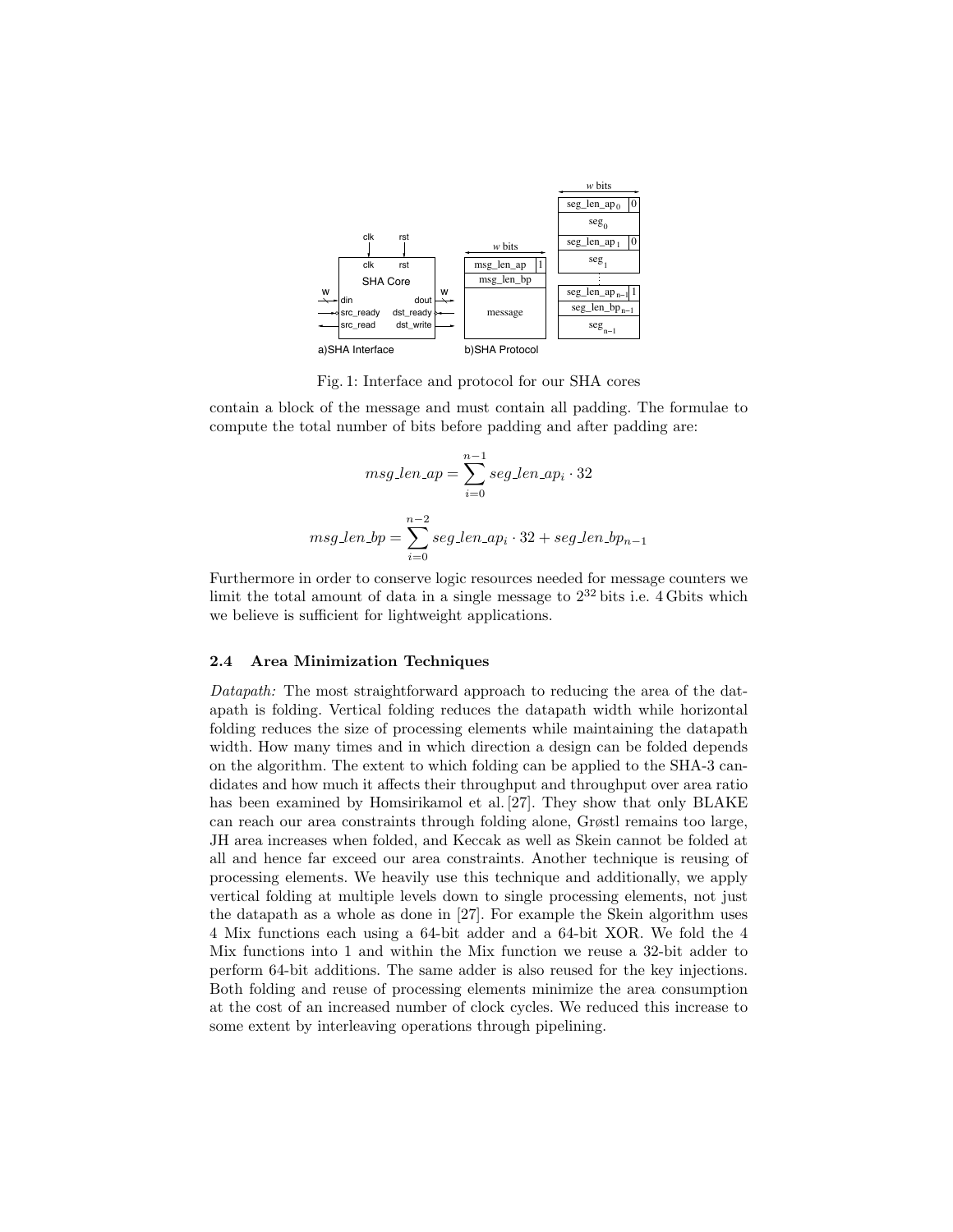*Block RAM:* Block RAMs (BRAMs) offer a large amount of memory space for storage but have a limited number of ports and I/O lines. Xilinx Spartan-3 BRAMs can be configured as single or dual port memories with a maximum data width of 64 bits or 32 bits per port, respectively. Each port is associated with a single address input. This limits the number of independent values and the number of bits that can be accessed in a single clock cycle. Our Grøstl design processes four 8-bit values in each clock cycle. Even though these are only 32 bits, a dual port BRAM does not allow reading of four independent values in one clock cycle. Hence, we store that data in 4 Distributed RAMs. The Spartan-3 BRAM data sheet specifies that data is written to the address applied in the current clock cycle, but read from the address of the previous clock cycle. Hence, computing  $Mem[i] = Mem[i] + k$ , where each element is a 64-bit word, requires 2 clock cycles per address location *i*, i.e. dedicated write cycles. These are not needed when computing  $Mem[i + i] = Mem[i] + k$ , i.e. when an address shift is acceptable. In our early Keccak design, this address shift increased the complexity of the control logic and with it the area consumption beyond our constraint. Hence it now uses dedicated write cycles. The new Xilinx Spartan-6 and Virtex-6 devices allow for independent read and write addresses for 64-bit data width.

*Control Logic:* The control logic of our implementations consists of a main finite state machine (FSM) with up-to 8 states, a single counter to count the clock cycles per state, and ROM-based FSMs for each state of the main FSM. ROMbased FSMs are more efficient in terms of area consumption and speed compared to conventional FSM [36], [38], [21], and their maximum frequency is independent of the complexity. However they are more complex to design. The area required to implement ROM-based FSMs is determined by the number of control signals and states. In order to reduce the number of control signals we try to use bits from the counter output, the main finite state machine, and simple boolean logic combinations thereof wherever possible. Furthermore, short sequences of control signals are placed in sub-controllers. The complexity of address generation for BRAMs can be reduced by placing datasets in memory locations starting at addresses which are a power of 2.

## 2.5 Performance Metrics

The number of clock cycles needed to hash *N* message blocks using our implementations can be computed from the number of clock cycles required to perform the following functions:

- *i* Initialization (if not precomputed) *p* Processing one block
- 
- *h* Loading protocol header of message *z* Finalization
	-
- 
- *l* Loading each subsequent block
- *l*1 Loading first block *o* Output of the hash value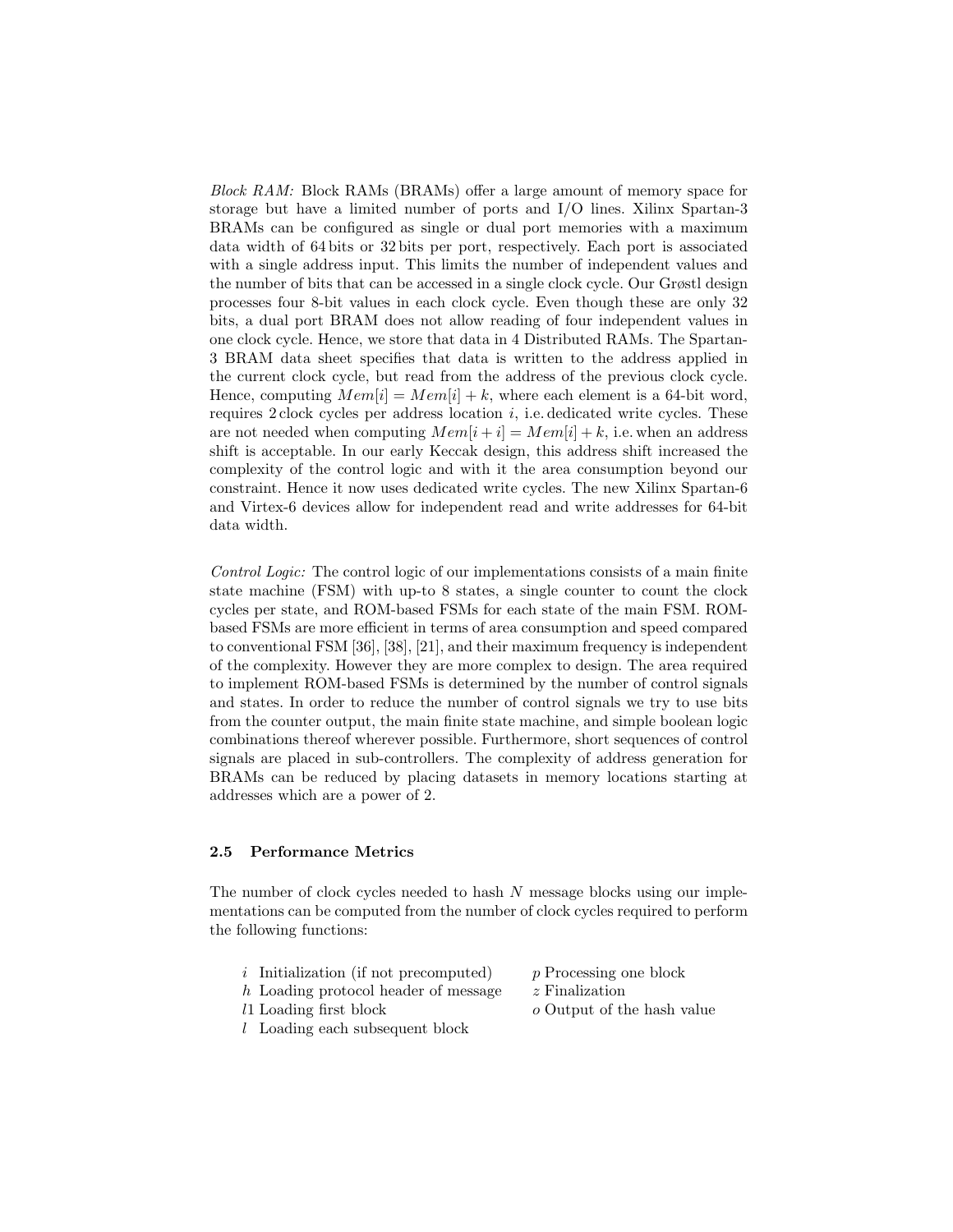This results in the following formula for the number of clock cycles *clk* for hashing *N* blocks of data.

$$
clk = i + h + l1 + l \cdot (N - 1) + p \cdot N + z + o
$$

This formula can now be simplified to reflect the number of clock cycles needed for the initial steps before processing can begin  $st = i + h + (l1 - l)$ , loading and processing one block of data  $l + p$ , and finalization and output of the hash value  $end = z + o$  resulting in (1).

$$
clk = st + (l + p) \cdot N + end \tag{1}
$$

Throughput is defined as the number of input bits processed per unit of time. The precise formula for throughput of a hash function is dependent on the number of message blocks *N* to be hashed, the block size *b* of the algorithm, the number of clock cycles needed to hash the message *clk* and the clock period *T*. We can derive the formula to compute the throughput from (1).

$$
throughput(N) = \frac{b \cdot N}{clk \cdot T} = \frac{b \cdot N}{(st + (l + p) \cdot N + end) \cdot T}
$$
 (2)

Especially in embedded applications, messages can be very short. It is therefore important to also calculate the throughput for short messages. We use the empty message which after padding is one block long and therefore set  $N = 1$  in (2) to compute the throughput.

When computing the throughput for very long messages, we can neglect *st* and *end* as their influence on the result goes to zero. This leads to the simplified equation (3).

$$
throughput_{long} = \frac{b}{(l+p) \cdot T}
$$
 (3)

Resource Utilization of FPGAs is very difficult to define. All FPGAs contain configurable logic elements which contain flip-flops (Xilinx: slices, Altera: LE), BRAMs, multipliers and other resources. These resources have different features not only depending on the vendor but even on the FPGA family. Hence, we can compare implementations using the metric of throughput over area ratio only within a specific FPGA family and provided they use the same number of dedicated resources. As area in this formula we use solely *slices* for Xilinx and *LEs* for Altera devices as there is no direct mapping from BRAM utilization to slice or LE.

## 3 Implementations

Due to space constraints we only briefly describe our implementations of the SHA-3 finalists. A short list of implementation details of all 13 SHA-3 candidates evaluated in this paper is shown in Table 1. The throughput formulae for all implementations is shown in Table 2.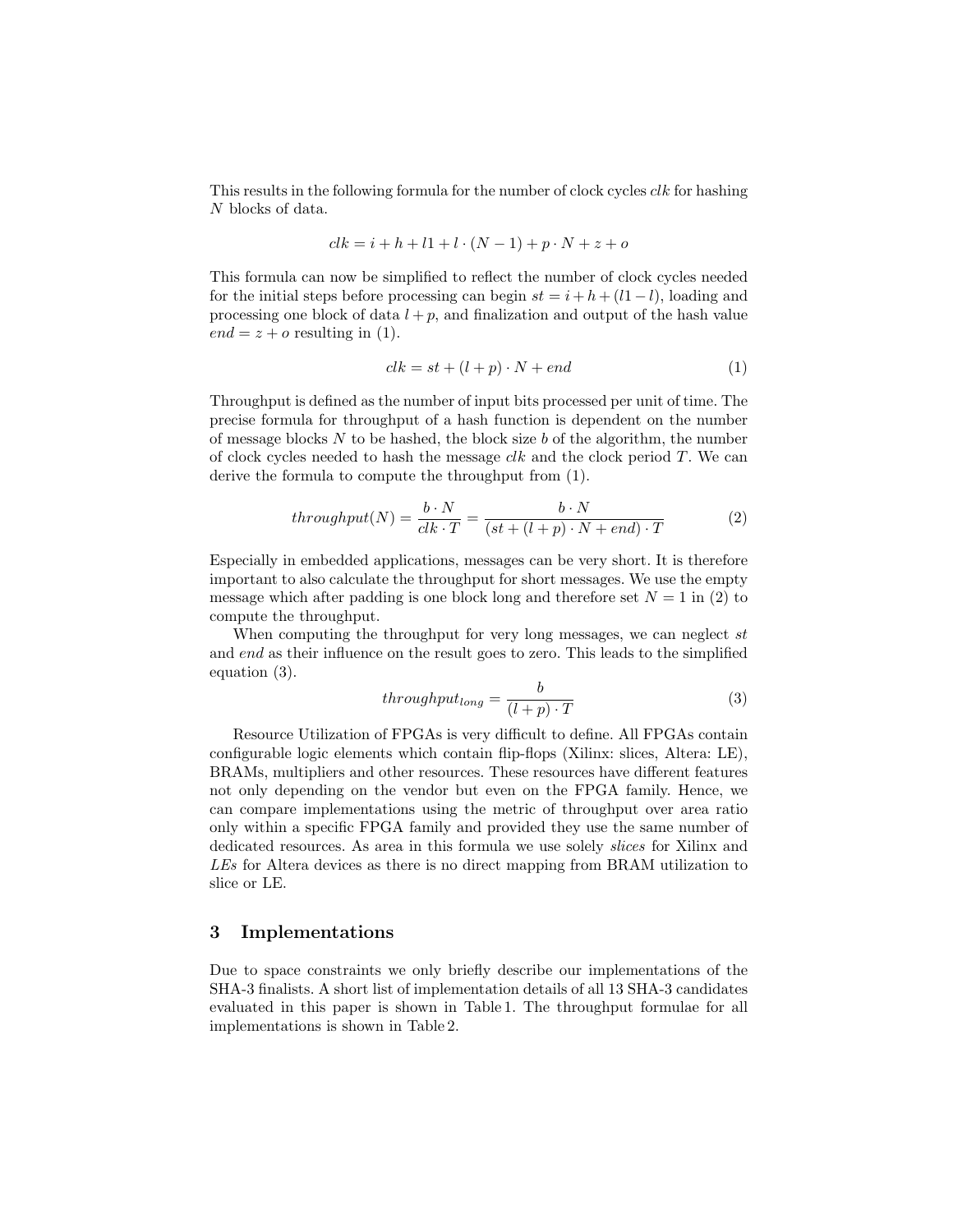

Fig. 2: Blockdiagram of BLAKE

## 3.1 BLAKE

Our implementation of BLAKE-32 and BLAKE-256 (Fig. 2) uses the BRAM to store the message, constants, initial hash values, chaining hash values, salt, and a counter. It takes 16 clock cycles to initialize the internal state. The internal V-state is stored in four Distributed RAMs which can be accessed easily for each G-Function. We implemented 1/2 G-Function with interleaved pipeline stages such that it takes 20 clock cycles for computing 8 G-Functions. Additionally we need one extra clock cycle to store the registered value back into Distributed RAM leading to a total of 21 clock cycles for each round. The G-Function requires permuted values of constants and messages which are stored in BRAM. This permutation doesn't have a repeatable pattern, therefore the BRAM addressing alone consumes 70% of the size of the controller. For round-3 of the SHA-3 competition a tweak was introduced for BLAKE which increases the number of rounds by four resulting in an increase in area consumption as the permutation function needs data values for 4 more rounds from BRAM. This version of BLAKE is called BLAKE-256.

## 3.2 Grøstl

Grøstl [22] is based on the AES round with the following sequence of operations: AddRoundConstant, SubBytes, ShiftBytes, and MixBytes. In our implementation (Fig. 3) the state, consisting of two 512-bit matrices  $P \& Q$ , is stored in 16 4x8 Distributed RAMs. Each row is stored in one Distributed RAM. In order to get the first 64-bit column we access byte0 from RAM0, byte1 from RAM1. . . etc. This access scheme performs the ShiftBytes operation with which we start each round. SubBytes is implemented using 4 pipelined S-Boxes which are described as logic functions [?]. The multiplier takes a column from SubBytes and produces 32 bits of the new column in one clock cycle, the remaining 32 bits in the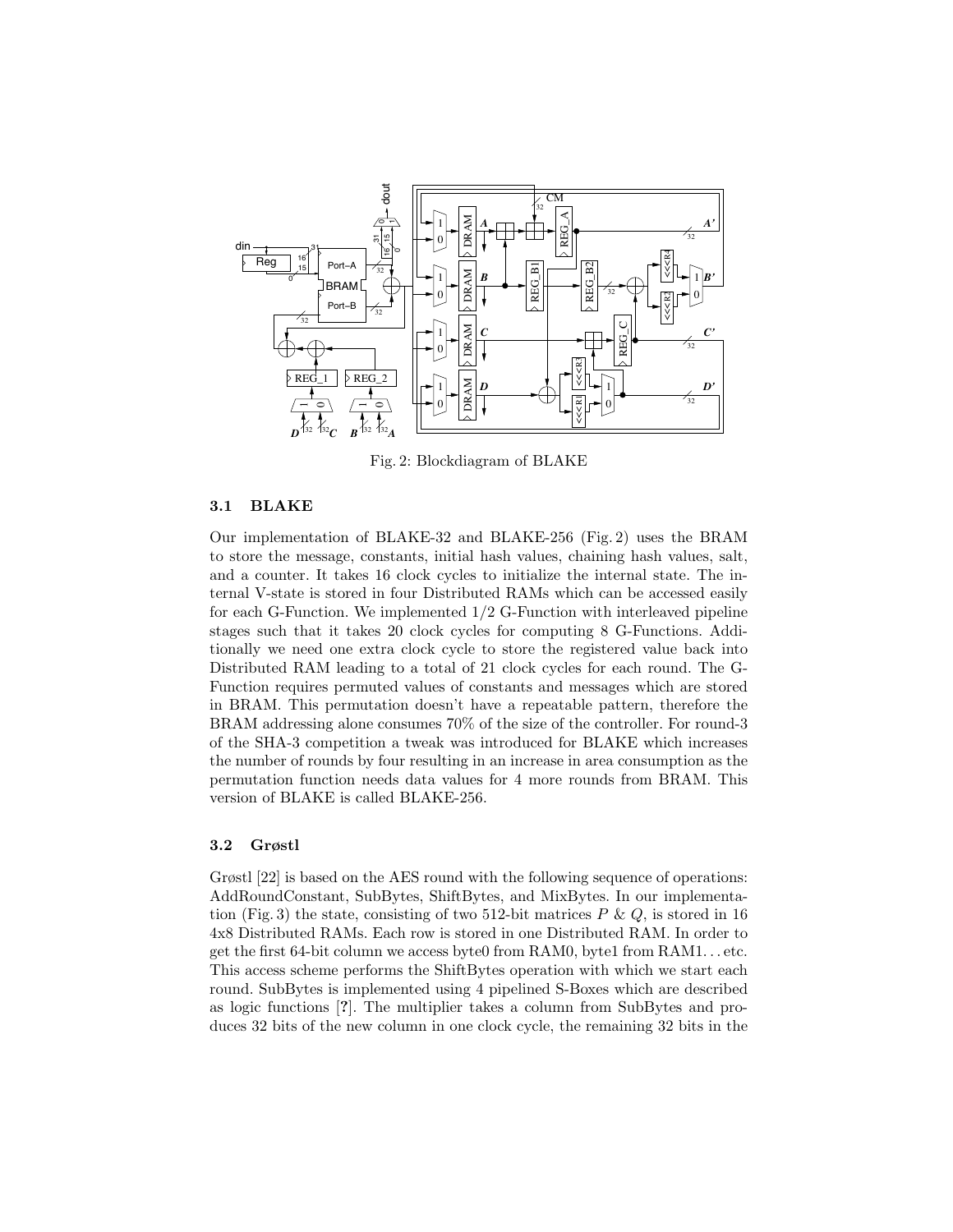second clock cycle. It takes a total 3 clock cycles to produce a new column. Each round of *P* and *Q* computes 16 new columns which takes 48 clock cycles. We interleave the computations of *P* and *Q* through the pipeline. The XOR operation  $(P \oplus Q \oplus h)$  takes 32 clock cycles. So a block of message is processed in 515 clock cycles  $(48 \cdot 10 + 32 + 3$  clock cycles to fill the pipeline). BRAM is used in dual port mode and stores the initialization vector and the intermediate hash (*h*). For round-3 of the SHA-3 competition a tweak was introduced which changes the shifts in the ShiftBytes operation and introduces a different AddRoundConstant function. This has minimal effect on the area consumption and does not change the overall architecture. Grøstl from round-2 is now called Grøstl-0.

## 3.3 JH

Our implementation of JH (Fig. 4) stores the state and constants in BRAM. Two independent 32x8 Distributed RAMs store the state of the round constant generator. The BRAM is used as two independent memories to simplify the control logic and ease synchronization with the round constant generator. During initialization, which takes 35 cycles, the location of the state in BRAM is initialized with the precomputed starting value of  $H^{(0)}$  from another address in the same BRAM. Grouping and de-grouping take advantage of the dual port memory and read two addresses from the BRAM simultaneously, retaining 4 bits from each address in registers and discarding the rest. This is repeated 4 times to write a full 32-bit value back into the BRAM and takes 160 cycles. The core round function is 32 times vertically folded and contains a pipelined permutation function. It needs a total of 34 cycles per round. Difficulties in creating this implementation were the memory access delays and the nonconsecutive read and write addresses. The tweak for round-3 of the SHA-3 competition increases the number of rounds to 42. This version of JH is called JH42.

#### 3.4 Keccak

One round of Keccak [9] applies five functions,  $\theta$ ,  $\rho$ ,  $\pi$ ,  $\chi$ , and  $\iota$  to its state. In our implementation (Fig. 5), we store the state and the round constant in BRAM. The basic operations of Keccak use 64-bit data values which is also the maximum that we can read or write to BRAM in a single clock cycle. Therefore, in order to make the design more efficient we decided to quasi pipeline our functions. We have merged the  $\theta$  and  $\rho$  functions. The later function uses a variable rotator. A barrel shifter consumes 192 slices on Spartan-3, hence we build a shifter that can only shift the 25 offsets Keccak needs. It uses on average 1.5 clock cycles per rotation and consumes only 128 slices. We use dedicated write cycles to accommodate the data rearrangement of the  $\pi$  function. These three functions take a total of 91 clock cycles. The  $\chi$  function takes its operands from BRAM, applies a series of simple logical operations, and stores the result into BRAM. The  $\iota$  operation combines a round constant with one 64-bit value of the new state. These operations take an additional 63 clock cycles. A single round operation thus takes a total of 154 clock cycles. Reducing the number of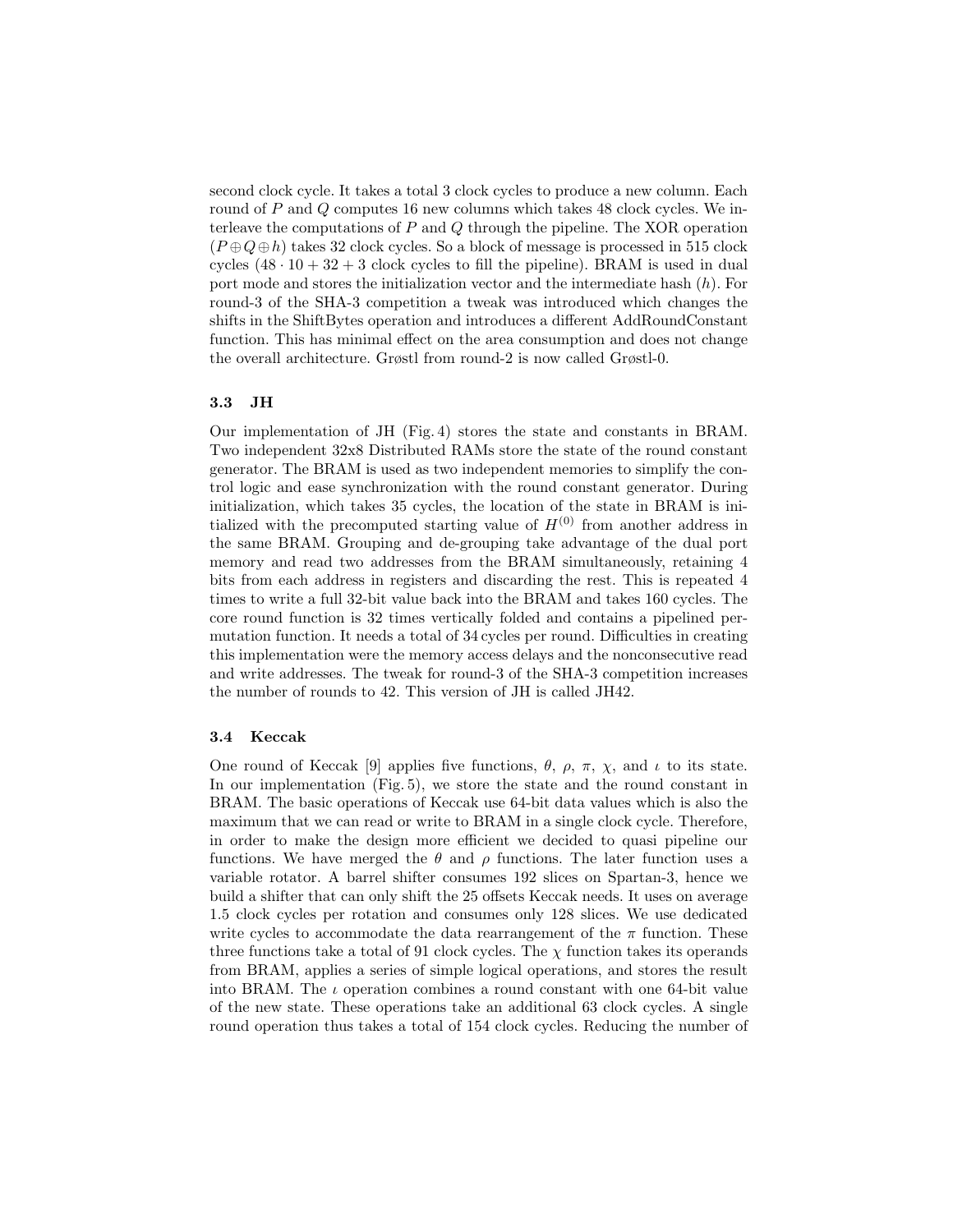

Fig. 3: Blockdiagram of Grøstl-0



Fig. 4: Blockdiagram of JH



Fig. 5: Blockdiagram of Keccak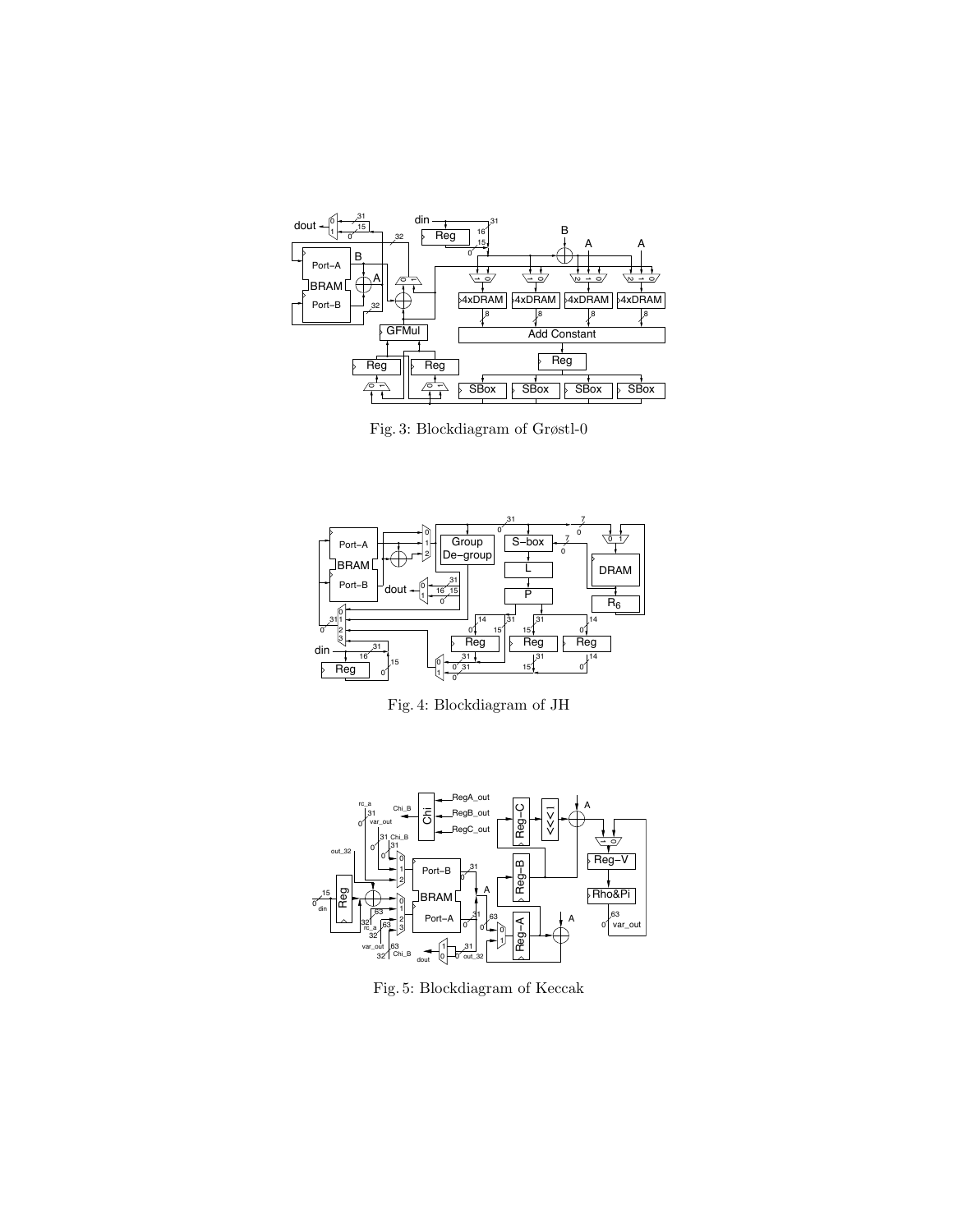clock cycles would require more BRAM accesses which is not possible or more registers or Distributed RAMs, both would increase area consumption.

#### 3.5 Skein

The basic building block of Skein [18] is a Mix function which consists of 64-bit ADD, XOR and rotate operations. Even though all main operations are of 64-bit size we chose a 32-bit datapath for our Skein-512-256 implementation (Fig. 6). The BRAM limits us to read two 32-bit values per clock cycle. Hence, we read the 32 LSB of two operands in one clock cycle and perform an addition, followed by the 32 MSB in the next clock cycle. The big advantage of this strategy is that we can use a 32-bit adder which has a much shorter critical path than a 64-bit adder. The variable rotator is realized as a 64-bit barrel shifter with a single pipeline stage. It is the single largest block in our design. We use the BRAM to store the state and the processed IV. This allows us to skip the initialization. Hashing a single block of data takes 72 rounds and 19 key injections. Within each round the Mix function is used 4-times which takes 20 clock cycles. The first key injection takes 48 clock cycles and all following 45, resulting in 858 clock cycles per block. After the round function completes a new chaining value has to be generated which is used to generate the new key for the next message block. Permutations take an additional 109 clock cycles. When all message blocks are processed the message finalization starts. This finalization is equivalent to processing a message block, except no new key has to be generated. For round-3 of the SHA-3 competition only a single constant got changed. This neither affects the size of our implementation nor its speed.

## 4 Results and Conclusions

#### 4.1 Implementation Results

The results of our implementations are summarized by the graph shown in Fig. 7. It shows the area consumption of each implementation on the x-axis and the throughput on the y-axis. Hash functions where the implementations did not change between round 2 and round 3 of the SHA competition are marked as "Round 2 & 3". Otherwise they are grouped by competition rounds. It can be seen that all implementations fall within our target range of 400 to 600 slices. Each algorithm was optimized for maximum throughput without violating the area constraint. The throughput over area ratio of each implementation on a Xilinx Spartan-3 and, due to page limitations, only of the finalists on other FPGA devices is shown in Fig. 8. Each graph is sorted by throughput over area for long messages according to (3) in red. The results for short messages of one block only are computed according to (2) and shown in light-blue. The order of the algorithms differs slightly depending on the implementation platform. Shabal outperforms all other hash functions for long messages. Of the five finalists, BLAKE-256 performs better on Xilinx devices, Grøstl on the Altera device. It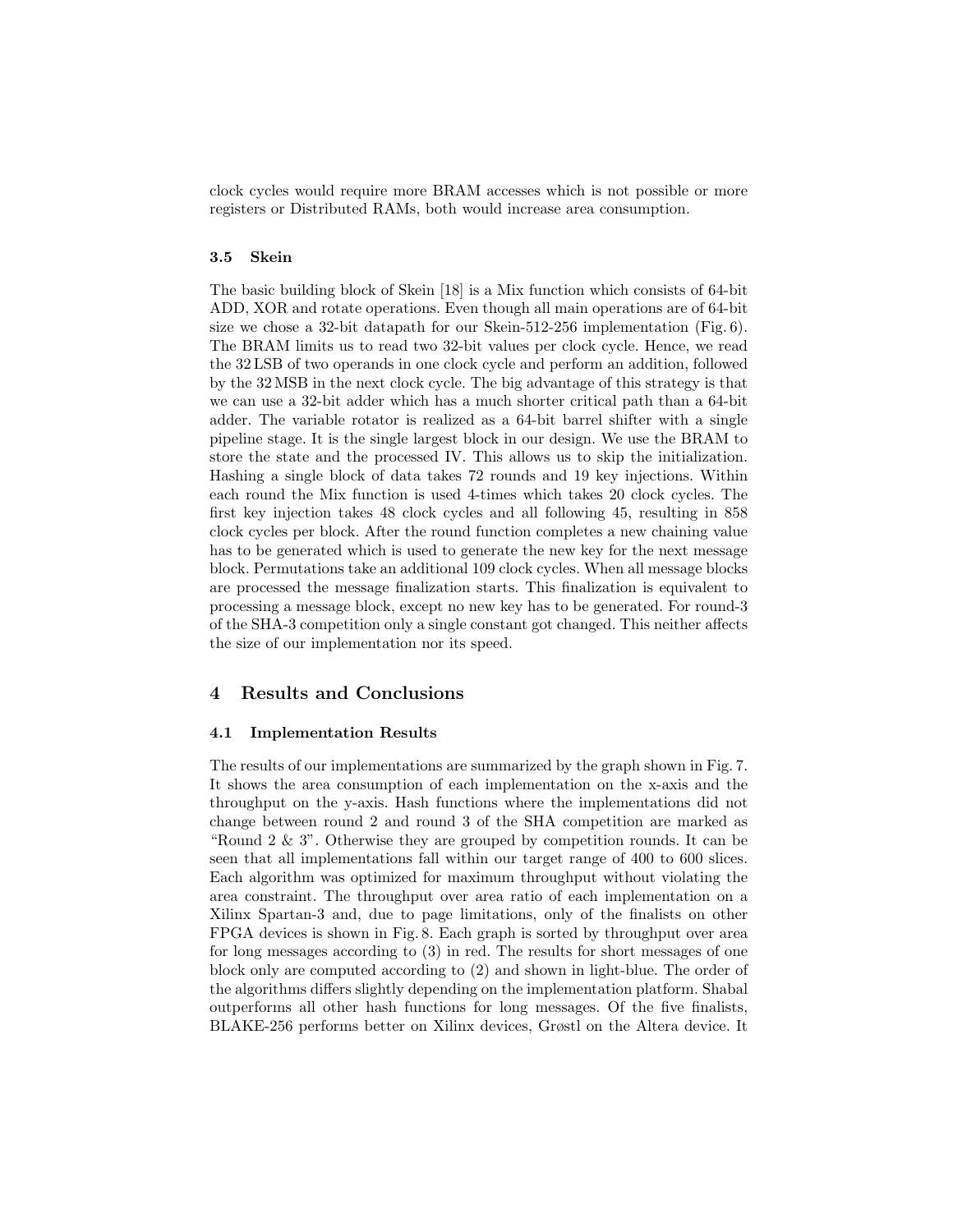| See description in Sect. 3.5.                                                                                 | 37.6                   | 2407                                  | 296                              | $\overline{0}$            | $\mathbb{Z}$   | 32                                     | Skein            |
|---------------------------------------------------------------------------------------------------------------|------------------------|---------------------------------------|----------------------------------|---------------------------|----------------|----------------------------------------|------------------|
| Key generation uses same datapath and takes 288 clock cycles                                                  |                        |                                       |                                  |                           |                |                                        |                  |
| ter is tapped at 32 bit positions to provide data for MixColumns multiplication                               |                        |                                       |                                  |                           |                |                                        |                  |
| BRAM stores state and IV. 4 S-Boxes implemented as R(<br>M. 4x32-bit shift regis-                             | 11.6                   | FFL                                   | 288                              | 38                        | $\overline{2}$ | 32                                     | SHAvite-3        |
| $\overline{0}$<br>Design from [17] with IVs and C-state located in BRAN.                                      |                        | 64                                    | 50                               |                           | 48             | 32                                     | Shabal           |
| Crumb is implemented as ROM. Constants, IVs and state stored in BRAM                                          |                        |                                       |                                  |                           |                |                                        |                  |
| Message injection through serialized XOR. Tweak uses<br>shift register. The Sub-                              | 18.9                   | 909                                   | $\infty$                         | 99                        | $\infty$       | 32                                     | Luffa            |
| See description in<br>Sect. 3.4                                                                               | 27.2                   | 3696                                  | $\circ$                          | 154                       | 24             | $\mathbb{P}^1$                         | Keccak           |
|                                                                                                               | 28.3                   | 1813                                  | 385                              | $\approx 4$               | 42             | 32                                     | IH42             |
| See description in Sect. 3.3                                                                                  | 25.1                   | 1608                                  | $384\,$                          | $\frac{34}{3}$            | $\Im$          | 32                                     | Ηſ               |
| Ram. $64$ -bit $p$ /pf function.                                                                              |                        |                                       |                                  |                           |                |                                        |                  |
| ization constants, and state<br>in BRAM. p/pf function constants in Distributed                               |                        |                                       |                                  |                           |                |                                        |                  |
| Message stored in register. Expansion function constants 32*128 bits, initial-                                | 18.5                   | $\overline{\mathcal{V}}$              | $\overline{56}$                  | 50                        | $\infty$       | 64                                     | Hamsı            |
| $\overline{7.8}$<br>See description in Sect. 3.2                                                              |                        | 515                                   | 33                               | 48                        | $\overline{0}$ | 32                                     | $G$ røstl $(-0)$ |
| rotations.                                                                                                    |                        |                                       |                                  |                           |                |                                        |                  |
| State is stored in BRAM. Super-Mix is created from 4<br>AES S-Boxes and fixed                                 | 15.3                   | $_{19}$                               | $\circ$                          | $_{01}$                   | I              | 32                                     | ${\rm Flag}$     |
| generated using 32-bit adder and 32-bit register and stored in Distributed RAM                                |                        |                                       |                                  |                           |                |                                        |                  |
| Message and state stored in BRAM. S-box implemented as logic. Round is                                        | 12.8                   | 2449                                  | 129                              | 290                       | $\infty$       | 64                                     | <b>ECHO</b>      |
| $0*$ Rounds. Distributed RAMs store immediate values<br>to overcome swapping.                                 |                        |                                       |                                  |                           |                |                                        |                  |
| Processed IV<br>and state<br>$\ddot{S}$<br>stored<br>$\overline{u}$<br>BRAM.<br>Finalization is equivalent to | 29.0                   | 838                                   | $\circ$                          | 88                        | $\overline{5}$ | 32                                     | CubeHash         |
| reduce delay.                                                                                                 |                        |                                       |                                  |                           |                |                                        |                  |
| form in parallel, the outputs of rotator, shifter and the<br>adders are registered to                         |                        |                                       |                                  |                           |                |                                        |                  |
| BRAN scorses IV and state, shifter and rotato implemented separately to per-                                  | 11.4                   | <b>C30</b>                            | $\circ$                          | 230                       |                | 32                                     | BMW              |
| 5.0                                                                                                           |                        | 318                                   | 24                               | $^{12}$                   | 14             | 32                                     | BLAKE-256        |
| 2.7<br>See description in Sect. 3.1                                                                           |                        | 234                                   | F <sub>2</sub>                   | 12                        | $\overline{0}$ | 32                                     | BLAKE-32         |
| Clock cycles                                                                                                  | message<br>per byte of | ber pjock $\mathfrak b$<br>Сюск сусев | Clock cycles<br>$l$ anoitibb $A$ | per Round<br>Clock cycles | Rounds         | (atid) əsi <sup>g</sup><br>$D$ atapath |                  |
| Implementation Details                                                                                        |                        |                                       |                                  |                           |                |                                        | Algorithm        |

Table 1:

Implementation

details of SHA-3

candidate

implementations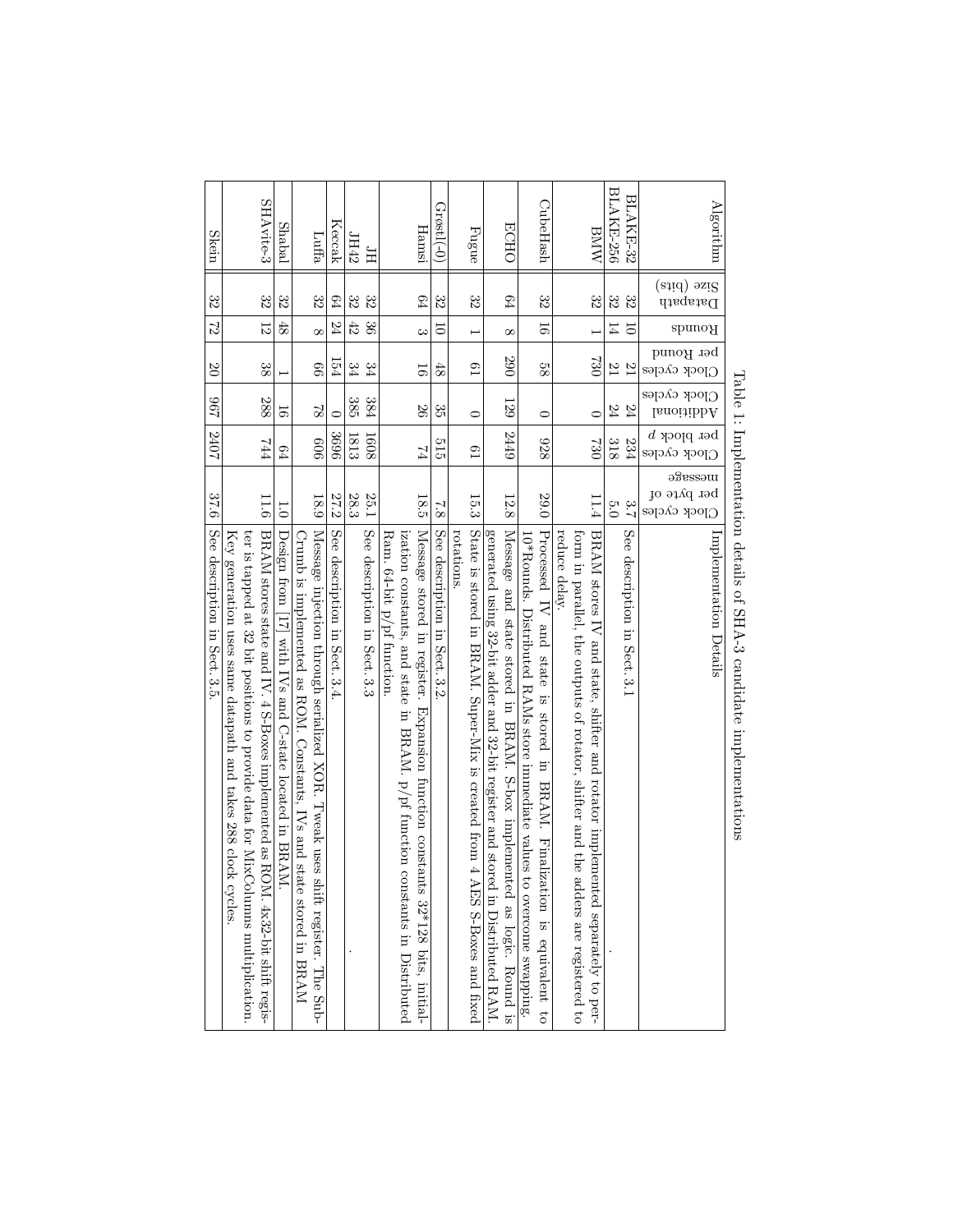

Fig. 6: Blockdiagram of Skein



Fig. 7: Throughput over area of our SHA-3 implementations on Xilinx Spartan-3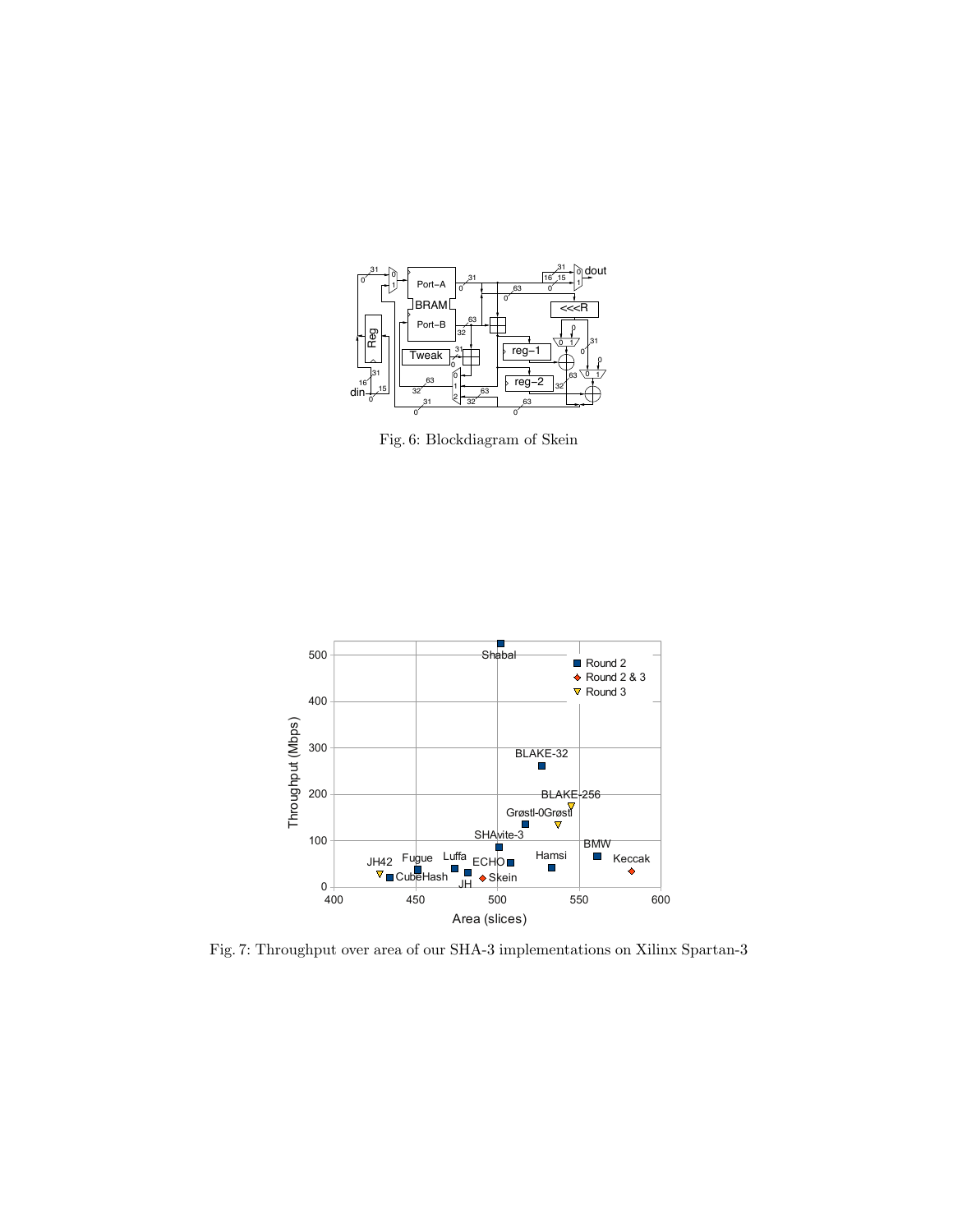|                             |                   | <b>Block</b>  | Clock Cycles to hash                                  | Throughput               |
|-----------------------------|-------------------|---------------|-------------------------------------------------------|--------------------------|
|                             |                   | Size          | $N$ blocks                                            |                          |
|                             | Speci-            | (bits)        | $clk =$                                               |                          |
| Algorithm fication          |                   | $\mathfrak b$ | $st + (l + p) \cdot N + end$                          | $(l+p)\cdot T$           |
| BLAKE-32                    | [4]               | 512           | $2 + (32 + 234) \cdot N + 17$                         | $512/((266 \cdot T))$    |
| BLAKE-256                   | [4]               | 512           | $2 + (32 + 318) \cdot N + 17$                         | $512/(.350 \cdot T)$     |
| <b>BMW</b>                  | [24]              | 512           | $2 + (32 + 730) \cdot N + 757$                        | $512/((762 \cdot T))$    |
| CubeHash                    | $[7]$             | 256           | $2 + (16 + 928) \cdot N + 9312$ $256/ (944 \cdot T)$  |                          |
| <b>ECHO</b>                 | $\lceil 6 \rceil$ | 1536          | $18 + (96 + 2449) \cdot N +$                          | $17 1536/(2545 \cdot T)$ |
| Fugue                       | [25]              | 32            | $33 + (2 + 61) \cdot N +$<br>990                      | $32/(-63 \cdot T)$       |
| Grøstl-0, Grøstl [22], [23] |                   | 512           | $2 + (32 + 515) \cdot N + 532$                        | $512/(.547 \cdot T)$     |
| Hamsi                       | [32]              | $32\,$        | $2+(-2+74)\cdot N+65$                                 | $32/(-76 \cdot T)$       |
| JH                          | 41                | 512           | $35 + (32 + 1608) \cdot N - 15$                       | $512/(1640 \cdot T)$     |
| JH42                        | [42]              | 512           | $35 + (32 + 1813) \cdot N - 15$                       | $512/(1845 \cdot T)$     |
| Keccak                      | [9], [10]         | 1088          | $2 + (68 + 3696) \cdot N + 17 1088/(3764 \cdot T)$    |                          |
| Luffa                       | [16]              | 256           | $2 + (16 + 606) \cdot N +$<br>647                     | $256/(622 \cdot T)$      |
| Shabal                      | $\left[13\right]$ | 512           | $32 + (32 + 64) \cdot N +$<br>208                     | $512/(-96 \cdot T)$      |
| SHAvite-3                   | [12]              | 512           | $18 + (32 + 744) \cdot N + 17$ 512/(776 · T)          |                          |
| Skein                       | [18]              | 512           | $5 + (32 + 2407) \cdot N + 2423$ $512/(2439 \cdot T)$ |                          |

Table 2: Throughput formulae for our implementations of SHA-3 candidates

can clearly be seen, that algorithms that have a lengthy finalization step do not perform well for short messages. It is interesting to note, that all round-3 candidates which introduced a tweak after round-2 that requires a change in the datapath perform slightly worse after the tweak with the exception of JH42. Its tweak leads to an increase in the number of rounds, however, this penalty is compensated for by the simpler datapath resulting from dropping the half round. The detailed results of our implementations on Xilinx Spartan-3, Spartan-6, Virtex-V and Altera Cyclone-II devices are summarized in Tables 3 and 4. Both tables show first the results of the SHA-3 finalists followed by the remaining round-2 candidates.

One challenge when implementing the hash functions for low-area, is the trade-off between simplicity of the datapath versus complexity of the control logic. Reuse of components in the datapath for several different functions, clock cycle optimized usage of the BRAM, pipelining complex functions to achieve low critical path delay, and interleaving elementary functions of a hash algorithm all lead to a better throughput over area ratio of the datapath. However, all of them also lead to a complex control logic. Figure 8e shows how many percent of the total area consumption of each hash function was used for the datapath and for the control unit. A small control unit indicates that the control signals needed for an algorithm are very regular, i.e. the algorithm is very regular and can be easily scaled down for lightweight implementations. A large control unit might indicate the opposite. On the other hand, BLAKE-256 has a very good throughput over area ratio, yet, due to its permutation schedule with 210 entries it requires a relatively large control unit.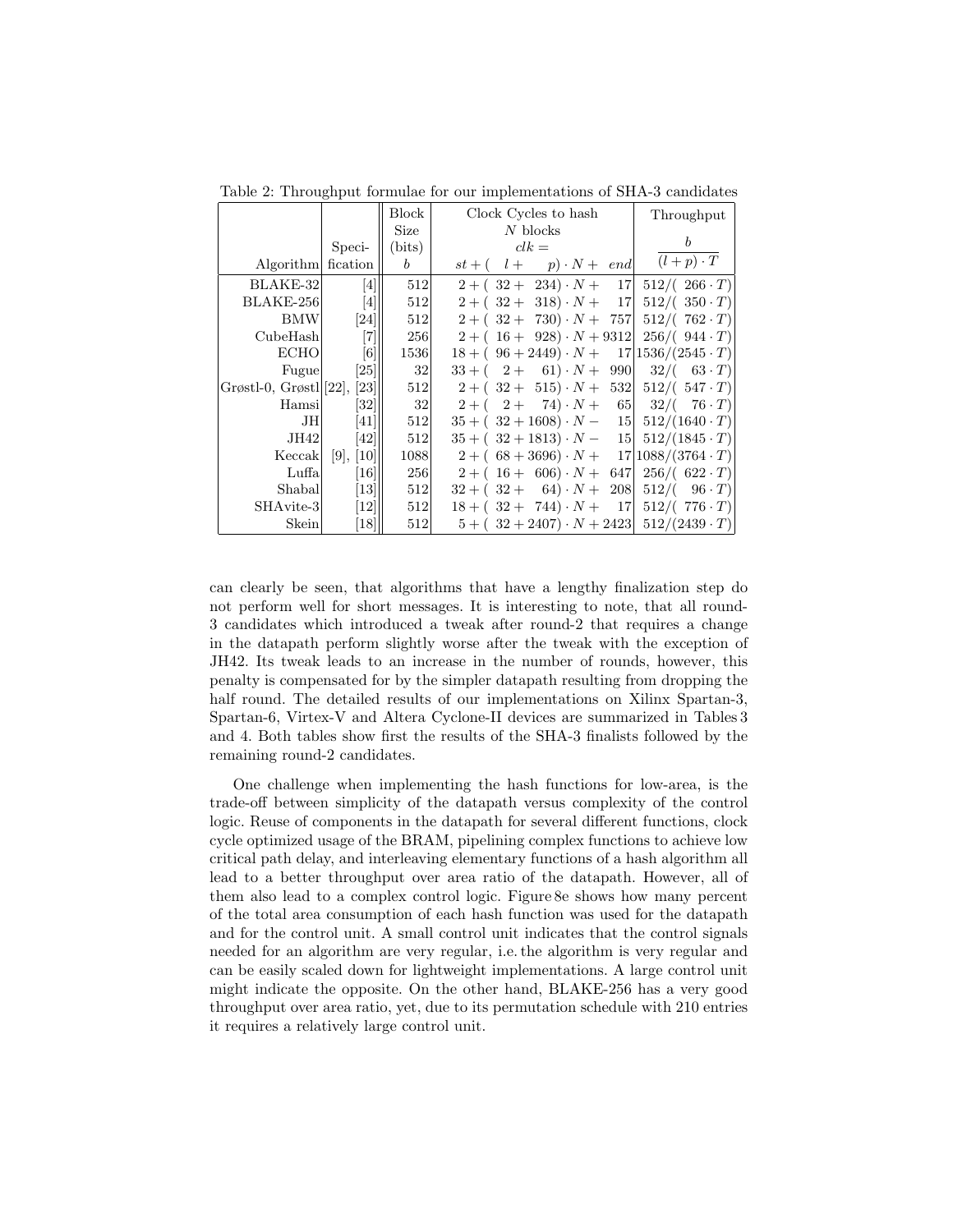

Fig. 8: Lightweight SHA-3 implementations results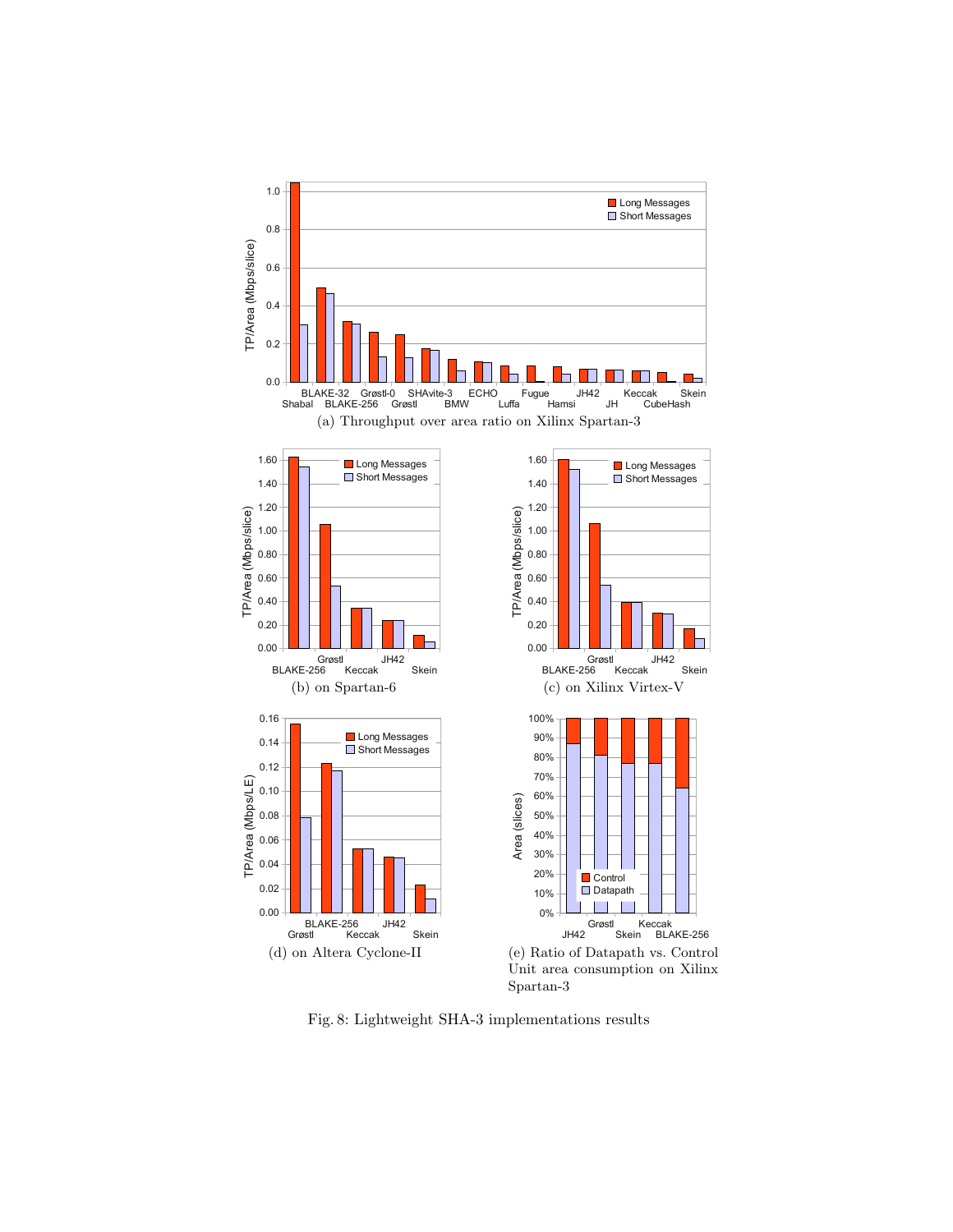Table 3: Implementation results of our implementations of SHA-3 candidates

|                         |                  | Xilinx            |                                                             |               |                   | Xilinx                                |                  |                   | Xilinx                                                          |               | Altera                   |                                                      |
|-------------------------|------------------|-------------------|-------------------------------------------------------------|---------------|-------------------|---------------------------------------|------------------|-------------------|-----------------------------------------------------------------|---------------|--------------------------|------------------------------------------------------|
|                         |                  |                   | $xc3s50-5$                                                  |               |                   | xc6slx4csg-3                          |                  |                   | $xc5v1x20-2$                                                    |               | ep2c5f256c6              |                                                      |
| Algorithm               | (slices)<br>Area | <b>Block RAMs</b> | Η<br>$\left( \mathrm{ns}\right)$<br>Maximum<br>$\rm{Delay}$ | Area (slices) | <b>Block RAMs</b> | H<br>$\left($ ns)<br>Maximum<br>Delay | Area (slices)    | <b>Block RAMs</b> | $\mathbf{r}$<br>$\left( \mathrm{ns}\right)$<br>Maximum<br>Delay | (LEs)<br>Area | Memory<br><b>Bits</b>    | Н<br>$\left( \mathrm{ns}\right)$<br>Maximum<br>Delay |
| BLAKE-256               | 545              | $\mathbf{1}$      | 8.42                                                        | 139           | $\mathbf{1}$      | 6.47                                  | $\overline{212}$ | $\mathbf{1}$      | $\overline{4.30}$                                               | 1,365         | 2,048                    | 8.70                                                 |
| Grøstl                  | 537              | $\mathbf{1}$      | 6.95  163                                                   |               | $\mathbf{1}$      | 5.44                                  | 234              | $\mathbf{1}$      | 3.77                                                            | 1,026         | 2,560                    | 5.86                                                 |
| JH42 428                |                  | $\mathbf{1}$      | 9.74 142                                                    |               | $\mathbf{1}$      | 8.16                                  | <b>176</b>       | $\mathbf{1}$      | 5.28                                                            | 702           | 8,704                    | 8.59                                                 |
| $Keccak$ 582            |                  | $\mathbf{1}$      | 8.30  142                                                   |               | $\mathbf{1}$      | 5.91                                  | <b>196</b>       | 1                 | 3.74                                                            | 996           | 8,192                    | 5.48                                                 |
| Skein  491              |                  |                   | 1 10.68 227                                                 |               | $\mathbf{1}$      | 8.07                                  | 215              | $\mathbf{1}$      | 5.74                                                            | 930           | 4,096                    | 9.89                                                 |
| <b>BLAKE-32</b> 527     |                  | $\mathbf{1}$      | 7.38 138                                                    |               | $\mathbf{1}$      | 7.23                                  | 238              | $\mathbf{1}$      | 4.37                                                            | 1,262         | 2,048                    | 8.71                                                 |
| <b>BMW</b>              | 561              | $\mathbf{1}$      | $9.99$   183                                                |               | $\mathbf{1}$      | 7.15                                  | 233              | $\mathbf{1}$      | 5.16                                                            | 1,104         | 8,192                    | 9.45                                                 |
| CubeHash  434           |                  |                   | 1 12.58  131                                                |               | 1                 | 8.11                                  | 231              | $\mathbf{1}$      | 6.05                                                            |               | 2,761 16,384             | 9.18                                                 |
| $ECHO$   508            |                  |                   | 1 11.33  155                                                |               | $\mathbf{1}$      | 9.72                                  | 232 1            |                   |                                                                 |               | 5.34  1,069 16,512 10.14 |                                                      |
| Fugue $ 451$            |                  |                   | 1 13.48  269                                                |               | $\mathbf{1}$      | 12.84                                 | 209              | 1                 | 6.43                                                            |               | 940 16,384               | 7.81                                                 |
| $Grøstl-0  517$         |                  | $\mathbf{1}$      | $6.93$   163                                                |               | $\mathbf{1}$      | 5.23                                  | 232              | $\mathbf{1}$      | 3.61                                                            | 1,020         | 2,560                    | 5.93                                                 |
| $\text{Hamsi} \sim 533$ |                  | $\mathbf{1}$      | $9.97$   162                                                |               | $\mathbf{1}$      | 12.83                                 | 208              | $\mathbf{1}$      | 5.28                                                            |               | 687 10,240               | 8.87                                                 |
| JH                      | 482              | $\mathbf{1}$      | 9.99 180                                                    |               | 1                 | 8.35                                  | 161              | $\mathbf{1}$      | 4.97                                                            | 702           | 8,704                    | 8.59                                                 |
| $Luffa$ 474             |                  |                   | 1 10.17  107                                                |               | 1                 | 6.86                                  | 176              | 1                 | 5.08                                                            | 946           | 8,192                    | 7.66                                                 |
| $Shabal$   502          |                  | $\mathbf{1}$      | 10.17  165                                                  |               | $\mathbf{1}$      | 7.66                                  | 231              | $\mathbf{1}$      | 4.86                                                            | 2,093         | 1,760                    | 9.16                                                 |
| Shavite- $3  501 $      |                  | 1                 | 7.60  120                                                   |               | $\mathbf{1}$      | 5.24                                  | 136              | 1                 | 3.37                                                            |               | 471 16,384               | 7.01                                                 |

## 4.2 Comparison with Other Reported Results

We compare our results with previously reported ones in Table 5. Due to space limitations we concentrate only on the SHA-3 finalists. Even though our primary design target is Xilinx Spartan-3, we synthesized our implementations for other devices to match the devices of reported results. This puts our designs at a disadvantage as we could not take full advantage of their features. Most notably, pipeline stages might become unbalanced when synthesizing a design for a device with 4-input LUTs on a 6-input LUT device. The compact BLAKE-32 design reported in [11] uses two BRAMs, one for the controller and one to store the message, constant, internal states, hash values and counters. In order to have a fair comparison we moved the control unit of our BLAKE-32 design to a second BRAM. This enabled us to reduce the number of clock cycles. The designs are quite comparable in terms of throughput to area ratio. Furthermore, the designers of [11] did not include the clock cycles needed for loading a message block which would bring our designs even closer. Our BLAKE-256 design performs significantly better than the design by Kerckhof [30]. Our result for Keccak on Virtex-V compares favorably with the design reported in [8]. For comparison we are assuming that we can equate their system memory with one BRAM. The reason for the difference in clock cycles is that we chose to use a quasi pipelined design whereas [8] has implemented each of the functions separately. However, Kerckhof's result for Keccak [30] is better than ours even though their area is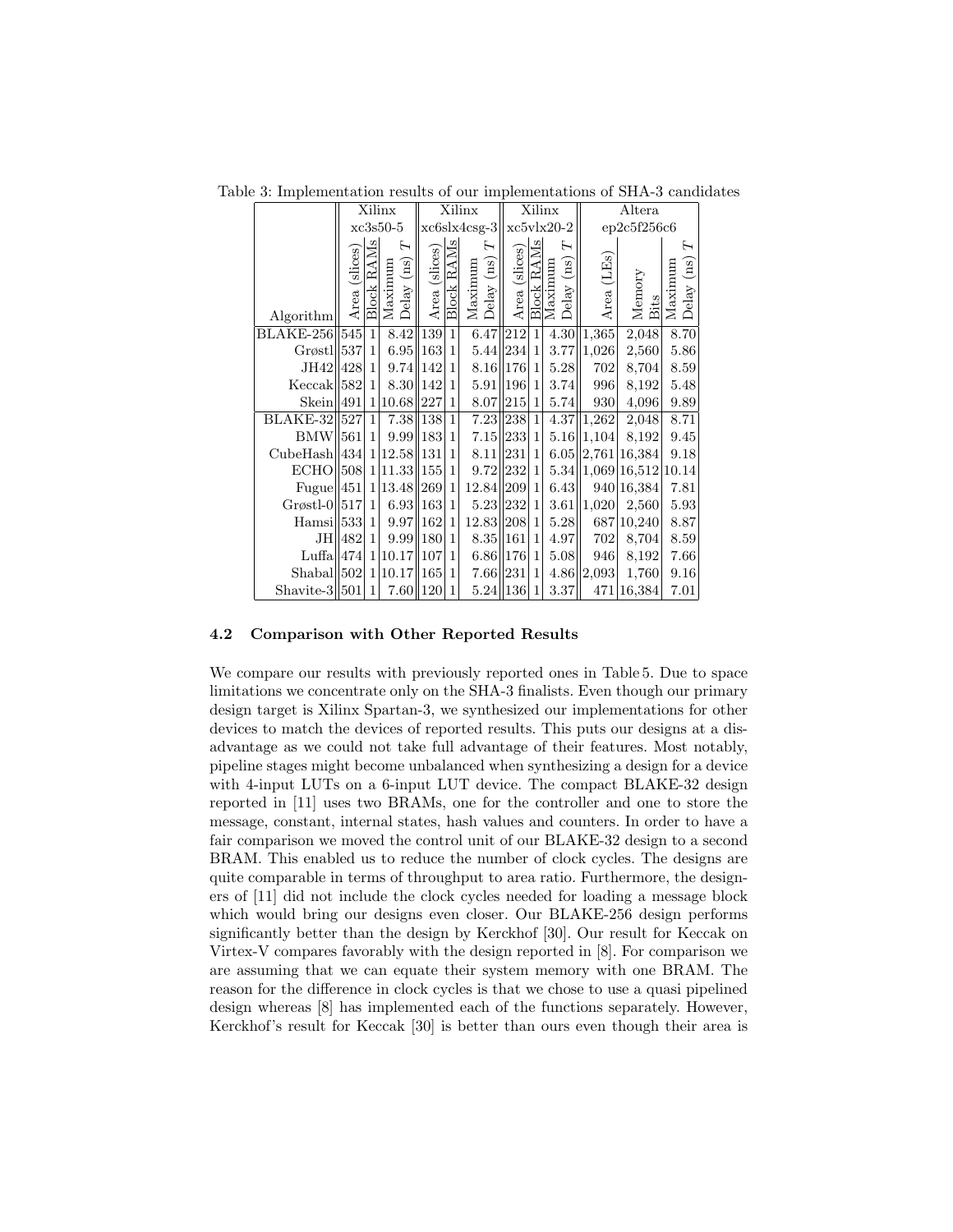|             |                         |                            | Xilinx xc3s50-5                       |                            | Xilinx xc6slx4csg225-3 |                            |                      |                            |  |  |
|-------------|-------------------------|----------------------------|---------------------------------------|----------------------------|------------------------|----------------------------|----------------------|----------------------------|--|--|
| Message     | Long                    |                            |                                       | Short                      | Long                   |                            |                      | Short                      |  |  |
| Algorithm   | $T$ hroughput<br>(Mbps) | (Mbps/slice)<br>$TP/A$ rea | $\operatorname{Throughout}$<br>(Mbps) | (Mbps/slice)<br>$TP/A$ rea | Throughout<br>(Mbps)   | (Mbps/slice)<br>$TP/A$ rea | Throughout<br>(Mbps) | (Mbps/slice)<br>$TP/A$ rea |  |  |
| BLAKE-256   | 173.8                   | 0.32                       | 164.8                                 | 0.302                      | 226.0                  | 1.63                       | 214.4                | 1.542                      |  |  |
| Grøstl      | 134.6                   | 0.25                       | 68.1                                  | 0.127                      | 171.9                  | 1.05                       | 87.0                 | 0.534                      |  |  |
| JH-42       | 28.5                    | 0.07                       | 28.2                                  | 0.066                      | 34.0                   | 0.24                       | 33.6                 | 0.237                      |  |  |
| Keccak      | 34.8                    | 0.06                       | 34.7                                  | 0.060                      | 48.9                   | 0.34                       | 48.6                 | 0.343                      |  |  |
| Skein       | 19.7                    | 0.04                       | 9.9                                   | 0.020                      | 26.0                   | 0.11                       | 13.0                 | 0.057                      |  |  |
| BLAKE-32    | 261.0                   | 0.50                       | 243.6                                 | 0.462                      | 266.4                  | 1.93                       | 248.6                | 1.802                      |  |  |
| <b>BMW</b>  | 67.3                    | 0.12                       | 33.7                                  | 0.060                      | 93.9                   | 0.51                       | 47.1                 | 0.257                      |  |  |
| CubeHash    | 21.6                    | 0.05                       | 2.0                                   | 0.005                      | 33.5                   | 0.26                       | 3.1                  | 0.024                      |  |  |
| <b>ECHO</b> | 53.3                    | 0.10                       | 52.5                                  | 0.103                      | 62.1                   | 0.40                       | 61.2                 | 0.395                      |  |  |
| Fugue       | 37.7                    | 0.08                       | 2.2                                   | 0.005                      | 39.6                   | 0.15                       | 2.3                  | 0.009                      |  |  |
| Grøstl-0    | 135.1                   | 0.26                       | 68.4                                  | 0.132                      | 179.0                  | 1.10                       | 90.6                 | 0.556                      |  |  |
| Hamsi       | 42.2                    | 0.08                       | 22.4                                  | 0.042                      | 32.8                   | 0.20                       | 17.4                 | 0.108                      |  |  |
| <b>JH</b>   | 31.2                    | 0.06                       | 30.9                                  | 0.064                      | 37.4                   | 0.21                       | 37.0                 | 0.205                      |  |  |
| Luffa       | 40.5                    | 0.09                       | 19.8                                  | 0.042                      | 60.0                   | 0.56                       | 29.4                 | 0.275                      |  |  |
| Shabal      | 524.7                   | 1.05                       | 149.9                                 | 0.299                      | 687.5                  | 4.17                       | 196.4                | 1.190                      |  |  |
| Shavite-3   | 86.8                    | 0.17                       | 83.1                                  | 0.166                      | 126.0                  | 1.05                       | 120.6                | 1.005                      |  |  |

Table 4: Throughput results of our lightweight implementations of SHA-3 candidates. First are round-3 results followed by round-2 results.

|             |             |                  | Xilinx xc5vlx20-2 |                 |             |                               | Altera ep2c5f256c6 |                                                                 |
|-------------|-------------|------------------|-------------------|-----------------|-------------|-------------------------------|--------------------|-----------------------------------------------------------------|
| Message     | Long        |                  |                   | Short           |             | Long                          |                    | Short                                                           |
| Algorithm   | (Mbps)<br>욥 | (Mbps<br>/slice) | (Mbps)<br>È       | (Mbps<br>slice) | (Mbps)<br>임 | $\frac{\rm (Mbps)}{\rm (LE)}$ | (Mbps)<br>욥        | $\begin{array}{c} \mathrm{(Mbps)} \\ \mathrm{(LE)} \end{array}$ |
| BLAKE-256   | 340.4       | 1.61             | 322.8             | 1.523           | 168.1       | 0.12                          | 159.4              | 0.117                                                           |
| Grøstl      | 248.5       | 1.06             | 125.7             | 0.537           | 159.7       | 0.16                          | 80.8               | 0.079                                                           |
| JH-42       | 52.5        | 0.30             | 52.0              | 0.295           | 32.3        | 0.05                          | 31.4               | 0.046                                                           |
| Keccak      | 77.2        | 0.39             | 76.8              | 0.392           | 52.7        | 0.05                          | 52.5               | 0.053                                                           |
| Skein       | 36.6        | 0.17             | 18.3              | 0.085           | 21.2        | 0.02                          | 10.6               | 0.011                                                           |
| BLAKE-32    | 440.8       | 1.85             | 411.4             | 1.728           | 220.9       | 0.18                          | 206.2              | 0.163                                                           |
| <b>BMW</b>  | 130.3       | 0.56             | 65.3              | 0.280           | 71.1        | 0.06                          | 35.6               | 0.032                                                           |
| CubeHash    | 44.8        | 0.19             | 4.1               | 0.018           | 29.6        | 0.01                          | 2.7                | 0.001                                                           |
| <b>ECHO</b> | 113.0       | 0.49             | 111.5             | 0.481           | 59.5        | 0.06                          | 58.7               | 0.055                                                           |
| Fugue       | 79.0        | 0.38             | 4.6               | 0.022           | 65.0        | 0.07                          | 3.8                | 0.004                                                           |
| $G$ røstl-0 | 259.6       | 1.12             | 131.4             | 0.566           | 157.9       | 0.15                          | 79.9               | 0.078                                                           |
| Hamsi       | 79.7        | 0.38             | 42.4              | 0.204           | 47.5        | 0.07                          | 25.2               | 0.037                                                           |
| JН          | 62.8        | 0.39             | 62.0              | 0.385           | 36.3        | 0.05                          | 35.9               | 0.051                                                           |
| Luffa       | 81.1        | 0.46             | 39.7              | 0.225           | 53.8        | 0.06                          | 26.3               | 0.028                                                           |
| Shabal      | 1097.8      | 4.75             | 313.7             | 1.358           | 582.5       | 0.28                          | 166.4              | 0.080                                                           |
| Shavite-3   | 196.1       | 1.44             | 187.6             | 1.380           | 94.1        | 0.20                          | 90.1               | 0.191                                                           |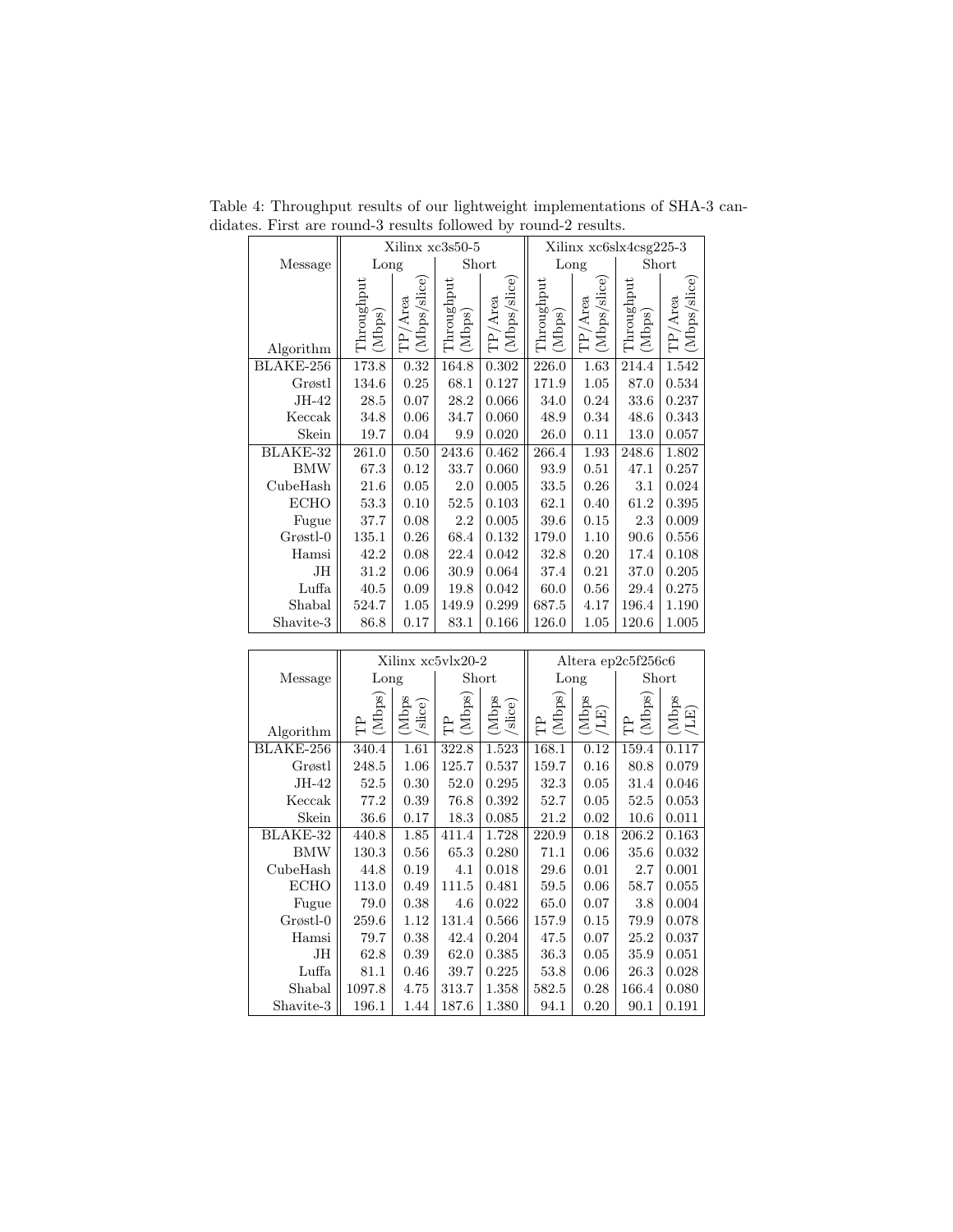| Algorithm       | Reference       | Device                            | I/O Width | Datapath<br>Width | Cycles<br>Clock<br>$(l+p)$ | Area (slices) | AMs<br>₫<br><b>Block</b> | Maximum<br>$\left( \frac{\text{as}}{\text{as}} \right)$<br>Delay | Throughput<br>(Mbps) | (Mbps/slice)<br>TP/Area |
|-----------------|-----------------|-----------------------------------|-----------|-------------------|----------------------------|---------------|--------------------------|------------------------------------------------------------------|----------------------|-------------------------|
| BLAKE-32        | $[11]$          | $xc3s50-5$                        | 32        | 32                | 846                        | 124           | $\sqrt{2}$               | $5.26\,$                                                         |                      | 115.0 0.927             |
| BLAKE-32        | [TW]            | $xc3s50-5$                        | 16        | 32                | 220                        | 360           | $\overline{2}$           | 7.38                                                             | 315.6 0.877          |                         |
| BLAKE-256       |                 | $[30]$ xc6vlx75t-1                | 64        |                   | 64 1,336                   | $117\,$       | $\overline{0}$           | 3.65                                                             |                      | 105.0 0.897             |
| BLAKE-256       | $ \text{TW} $   | $\vert xcbv1x75t-1 \vert$         | 16        | $32\,$            | 350                        | 146           | $\mathbf{1}$             | 5.27                                                             |                      | 277.7 1.902             |
| Grøstl-0        | [29]            | xc3s200                           | 64        | 64                | 160                        | 1,276         | $\vert 0 \vert$          | 16.67                                                            |                      | 192.0 0.150             |
| $Grøstl-0$ [TW] |                 | $xc3s200-5$                       | 16        | 32                | 547                        | 529           | $\mathbf{1}$             | 7.15                                                             |                      | 131.0 0.248             |
| Grøstl          |                 | $[30]$ xc6vlx75t-1                | 64        | 64                | 176                        | $\bf 285$     | $\overline{0}$           | 3.57                                                             |                      | 815.0 2.860             |
|                 |                 | Grøstl [TW]  xc6vlx75t-1          | 16        | 32                | 547                        | 179           | $\mathbf{1}$             | 4.13                                                             |                      | 226.7 1.266             |
| Grøstl          |                 | $[28]$ $\sqrt{25}$                | 32        | 64                | 160                        | 470           | $\overline{0}$           |                                                                  | 2.82 1,132.0 2.409   |                         |
| $Grøstl$ [TW]   |                 | xc5y                              | 16        | 32                | 547                        | 234           | $\mathbf{1}$             | 3.77                                                             |                      | 248.5 1.062             |
| JH42            | $\overline{30}$ | $\vert xcbv \vert x75t-1\vert 64$ |           | 64                | 689                        | 240           | $\overline{0}$           | 3.47                                                             |                      | 214.0 0.892             |
|                 |                 | $JH42$ [TW]]xc6vlx75t-1           | 16        |                   | 32 1,845                   | 164           | $\mathbf{1}$             | 5.39                                                             |                      | 51.5 0.314              |
| JH42            |                 | $[28]$ $\sqrt{25}$                | 32        |                   | 8 6,466                    | $205\,$       | $\overline{0}$           | 2.93                                                             |                      | 27.0 0.132              |
| JH42  [TW]      |                 | $\vert$ xc5v                      | 16        |                   | 32 1,845                   | 176           | $\mathbf{1}$             | 5.28                                                             |                      | 52.5 0.299              |
| Keccak          | [8]             | $xcbv1x50-3$                      | 64        |                   | $\sqrt{64}$ 5,492          | 448           | $\mathbf{1}$             | 3.77                                                             |                      | 52.5 0.117              |
|                 |                 | $Keccak$  TW]  xc5vlx50-3         | 16        |                   | 64 3,764                   | $192\,$       | $\mathbf{1}$             | $3.54\,$                                                         |                      | 81.8 0.426              |
| Keccak          |                 | $[30]$  xc6vlx75t-1 64            |           |                   | 64 2,125                   | 144           | $\overline{0}$           | 4.00                                                             |                      | 128.0 0.889             |
| Keccak          | [TW]            | $xc6v1x75t-1$                     | 16        |                   | 64 3,764                   | 154           | 1                        | $3.69\,$                                                         |                      | 78.3 0.509              |
| Skein           | $\overline{30}$ | $\vert xcbv \vert x75t-1\vert 64$ |           | 64                | 458                        | 240           | $\overline{0}$           | 6.25                                                             |                      | 179.0 0.746             |
| Skein  [TW]     |                 | $xc6v1x75t-1$                     | 16        |                   | 32 2,439                   | 162           | 1                        | 6.02                                                             |                      | 34.9 0.215              |
| Skein           |                 | $[28]$ $\sqrt{25}$                | 32        | 64                | 585                        | $555\,$       | $\overline{0}$           | 3.69                                                             |                      | 237.0 0.427             |
| Skein TW        |                 | $\Vert$ xc5v                      | 16        |                   | 32 2,439                   | $215\,$       | $\mathbf{1}$             | 5.74                                                             |                      | 36.6 0.170              |

Table 5: Comparison of lightweight implementations of SHA-3 finalists on Xilinx  $FPGAs$  ( $|TW|$  – this work)

slightly smaller. One reason is, that we have to use dedicated write cycles for the BRAM and that our rotator requires 1.5 clock cycles on average. The Grøstl-0 implementation reported in [29] is more than twice as large as our design, yet our throughput to area ratio is 1.5 times better. Their design processes the data in fewer clock cycles leading to a higher throughput. However, as they are using 8 S-boxes with no pipeline register in between, their delay is high and the area is comparatively large. The Grøstl implementations by Kerckhof [30] and Jungk [28] outperform our implementation. However, both are significantly larger, have a wider I/O, and a 64-bit datapath. We can make the same observation also for the JH implementation in [30] and Skein in [30] and [28]. Our area constraint and the BRAM restricts us to a 32-bit datapath. It is interesting to note though, that the throughput over area ratio is highly non-linear with the area of implementations of the same algorithm, i.e. the more area is available, the disproportional more the throughput improves. Jungk's implementation of JH [28] has a worse performance than ours due to its 8-bit datapath.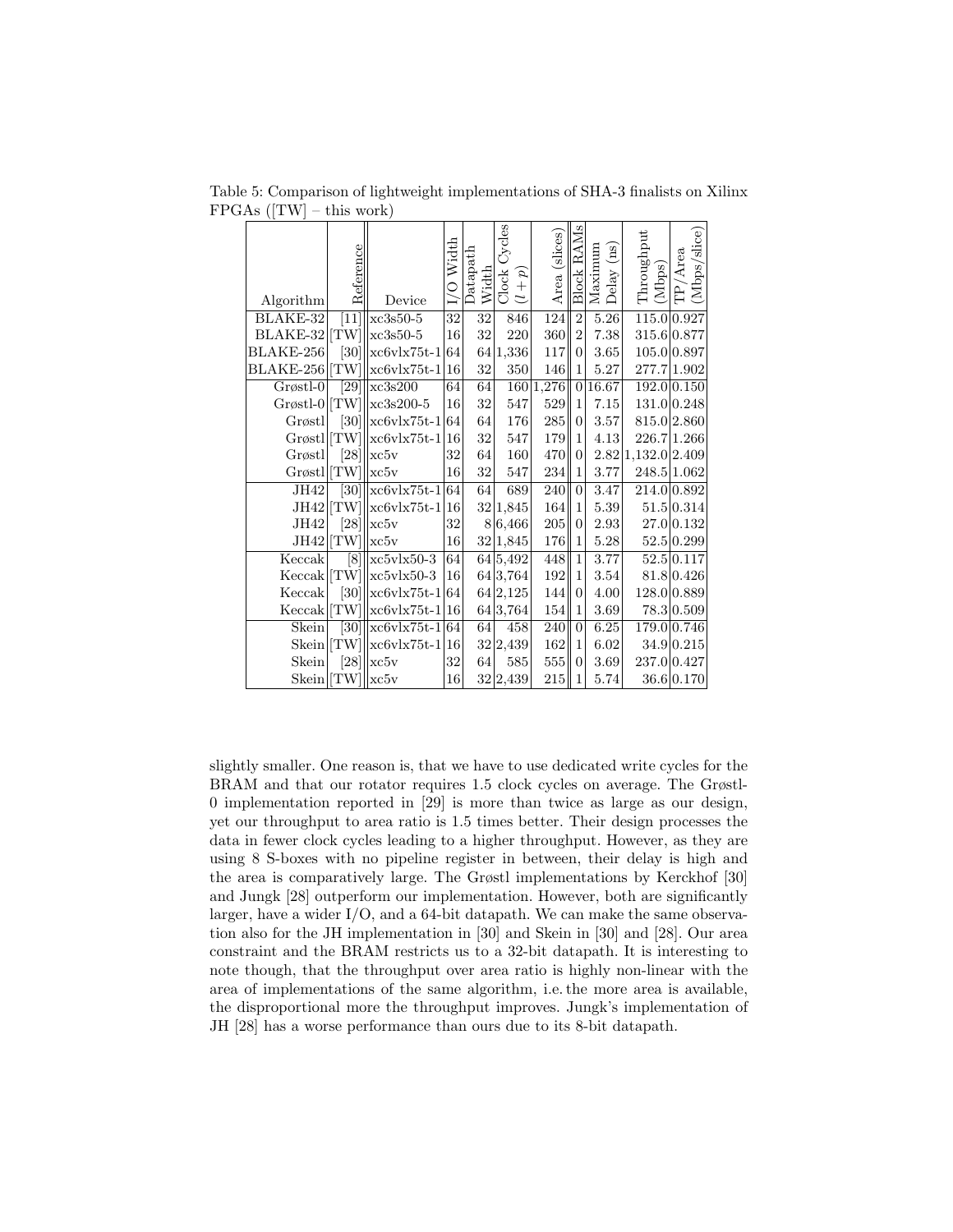#### 4.3 Conclusions

In this paper we presented the first comprehensive comparison of lightweight FPGA implementations of all SHA-3 finalists and all round-2 candidates with the exception of SIMD. All algorithms were implemented using the same assumptions, goals, tools, interface, and the same area optimization techniques. The lightweight implementations were evaluated with regards to their throughput over area ratio. The resulting ranking of algorithms is very different from implementations for best throughput over area reported in the literature [33], [19], [5]. The finalists with the best throughput over area ratio on Xilinx devices is BLAKE-256 followed by Grøstl. On the Altera Cyclone-II Grøstl is followed by BLAKE-256. JH42 and Keccak are very close to each other. The finalist with the lowest ratio is Skein. However, this ranking might change, when we change the available area or the BRAM requirement. As future work we would like to explore how much more area is needed for each of these algorithms in order to achieve a significant increase in throughput over area. This will give us an even better understanding of the scalability of the algorithms.

# References

- 1. ATHENa results database. http://cryptography.gmu.edu/athenadb/, automated Tool for Hardware EvaluatioN project
- 2. The sha-3 zoo. http://ehash.iaik.tugraz.at/wiki/The\_SHA-3\_Zoo, eCRYPT, Information Societies Technology (IST) Programme of the European Commission
- 3. Announcing request for candidate algorithm nominations for a new cryptographic hash algorithm (SHA-3) family. Federal Register/ Vol. 72, No. 212 (Nov 2007), notices 62212
- 4. Aumasson, J.P., Henzen, L., Meier, W., Phan, R.C.W.: SHA-3 proposal BLAKE. Submission to NIST (Round 3) (2010), http://131002.net/blake/blake.pdf
- 5. Baldwin, B., Hanley, N., Hamilton, M., Lu, L., Byrne, A., O'Neill, M., Marnane, W.P.: FPGA implementations of the round two SHA-3 candidates. Tech. rep., Second SHA-3 Candidate Conference (2010)
- 6. Benadjila, R., Billet, O., Gilbert, H., Macario-Rat, G., Peyrin, T., Robshaw, M., Seurin, Y.: SHA-3 proposal: ECHO. Submission to NIST (updated) (Feb 2009), http://crypto.rd.francetelecom.com/echo/
- 7. Bernstein, D.J.: CubeHash specification (2.b.1). Submission to NIST (Round 2) (2009), http://cubehash.cr.yp.to/
- 8. Bertoni, G., Daemen, J., Peeters, M., Gilles, V.A.: Keccak function version 2.0 (Sep 2009)
- 9. Bertoni, G., Daemen, J., Peeters, M., Van Assche, G.: Keccak sponge function family main document. http://keccak.noekeon.org (Apr 2009), version 1.2
- 10. Bertoni, G., Daemen, J., Peeters, M., Van Assche, G.: The Keccak SHA-3 submission. Submission to NIST (Round 3) (2011), http://keccak.noekeon.org/ Keccak-submission-3.pdf
- 11. Beuchat, J.L., Okamoto, E., Yamazaki, T.: Compact implementations of BLAKE-32 and BLAKE-64 on FPGA. Cryptology ePrint Archive, Report 2010/173 (2010)
- 12. Biham, E., Dunkelman, O.: The SHAvite-3 hash function. Submission to NIST (Round 2) (2009), http://www.cs.technion.ac.il/~orrd/SHAvite-3/Spec.15. 09.09.pdf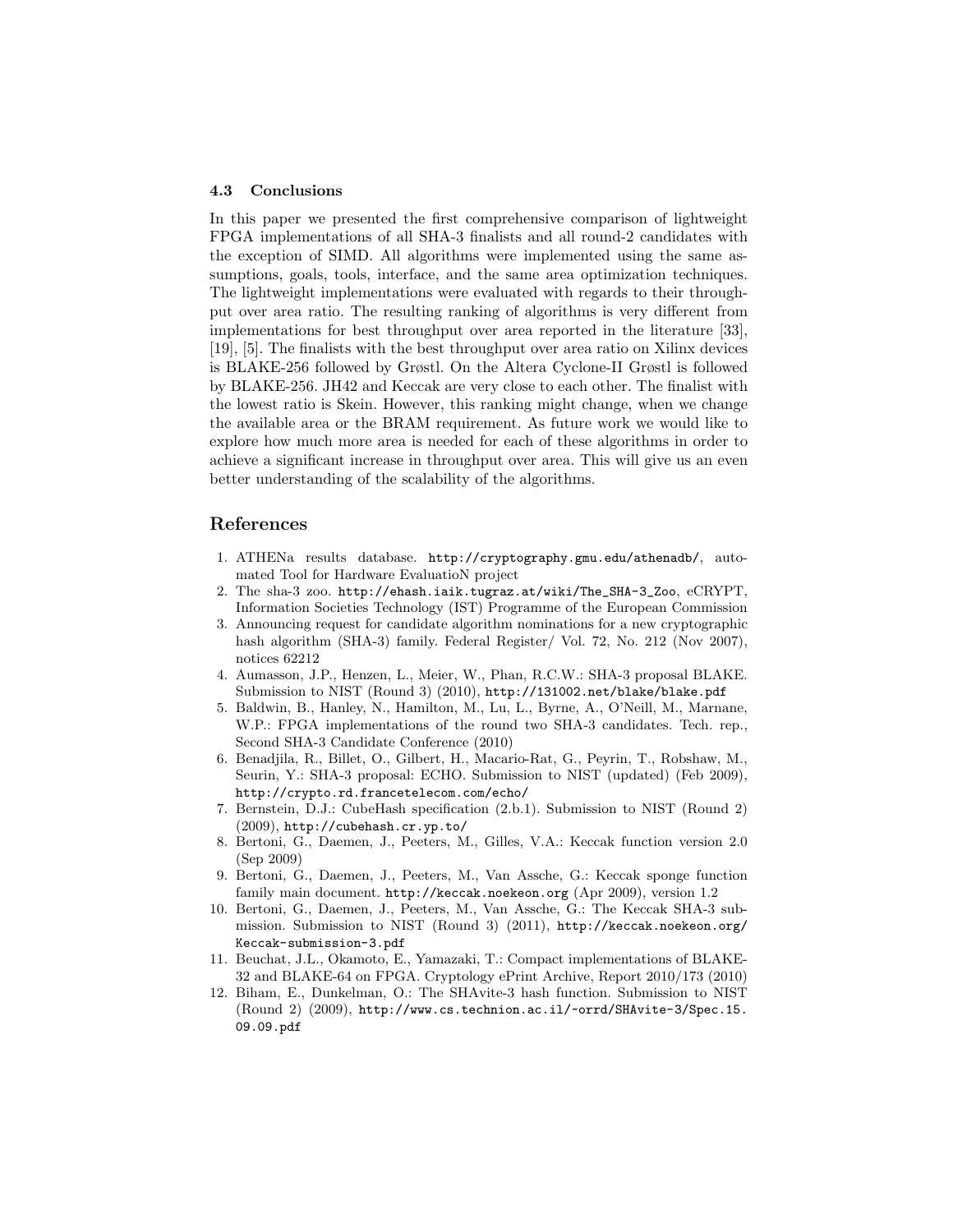- 13. Bresson, E., et al.: Shabal, a submission to NISTs cryptographic hash algorithm competition. Submission to NIST (October 2008), http://ehash.iaik.tugraz. at/uploads/6/6c/Shabal.pdf
- 14. Chen, Z., Morozov, S., Schaumont, P.: A hardware interface for hashing algorithms. Cryptology ePrint Archive, Report 2008/529 (2008), http://eprint.iacr.org/
- 15. Cryptographic Engineering Research Group, George Mason University: Hardware Interface of a Secure Hash Algorithm (SHA), v. 1.4 edn. (Jan 2010)
- 16. De Cannière, C., Sato, H., Watanabe, D.: Hash function Luffa: Specification. Submission to NIST (Round 2) (Oct 2009), http://www.sdl.hitachi.co.jp/crypto/ luffa/Luffa\_v2\_Specification\_20091002.pdf
- 17. Detrey, J., Gaudry, P., Khalfallah, K.: A low-area yet performant FPGA implementation of Shabal. Cryptology ePrint Archive, Report 2010/292 (2010)
- 18. Ferguson, N., Lucks, S., Schneier, B., Whiting, D., Bellare, M., Kohno, T., Callas, J., Walker, J.: The Skein hash function family. Submission to NIST (Round 3) (2010), http://www.skein-hash.info/sites/default/files/skein1.3.pdf
- 19. Gaj, K., Homsirikamol, E., Rogawski, M.: Fair and comprehensive methodology for comparing hardware performance of fourteen round two SHA-3 candidates using FPGA. In: Cryptographic Hardware and Embedded Systems, CHES 2010. LNCS, Springer (2010)
- 20. Gaj, K., Kaps, J.P., Amirineni, V., Rogawski, M., Homsirikamol, E., Brewster, B.Y.: ATHENa – Automated Tool for Hardware EvaluatioN: Toward fair and comprehensive benchmarking of cryptographic hardware using FPGAs. In: 20th International Conference on Field Programmable Logic and Applications - FPL 2010. pp. 414–421. IEEE (2010)
- 21. García-Vargas, I., Senhadji-Navarro, R., Jiménez-Moreno, G., Civit-Balcells, A., Guerra-Gutiérrez, P.: Rom-based finite state machine implementation in low cost FPGAs. In: International Symposium on Industrial Electronics, ISIE 2007. pp. 2342–2347. IEEE (June 2007)
- 22. Gauravaram, P., Knudsen, L.R., Matusiewicz, K., Mendel, F., Rechberger, C., Schäffer, M., Thomsen, S.S.: Grøstl – a SHA-3 candidate. Submission to NIST (Oct 2008), http://www.groestl.info/
- 23. Gauravaram, P., Knudsen, L.R., Matusiewicz, K., Mendel, F., Rechberger, C., Schäffer, M., Thomsen, S.S.: Grøstl – a SHA-3 candidate. Submission to NIST (Round 3) (2011), http://www.groestl.info/Groestl.pdf
- 24. Gligoroski, D., Klima, V., Knapskog, S.J., El-Hadedy, M., Amundsen, J., Mjølsnes, S.F.: Cryptographic hash function blue midnight wish. Submission to NIST (Round 2) (Sep 2009), http://people.item.ntnu.no/~danilog/Hash/BMW-SecondRound/ Supporting\_Documentation/BlueMidnightWishDocumentation.pdf
- 25. Halevi, S., Hall, W.E., Jutla, C.S.: The hash function Fugue. Submission to NIST (updated) (Sep 2009), http://domino.research.ibm.com/comm/research\_ projects.nsf/pages/fugue.index.html
- 26. Homsirikamol, E., Rogawski, M., Gaj, K.: Comparing hardware performance of fourteen round two SHA-3 candidates using FPGAs. Cryptology ePrint Archive, Report 2010/445 (2010), http://eprint.iacr.org/
- 27. Homsirikamol, E., Rogawski, M., Gaj, K.: Throughput vs. area trade-offs architectures of five round 3 SHA-3 candidates implemented using Xilinx and Altera FPGAs. In: Workshop on Cryptographic Hardware and Embedded Systems CHES. LNCS, Springer (Sep 2011)
- 28. Jungk, B.: Compact implementations of Grøstl, JH and Skein for FPGAs (May 2011), eCRYPT II Hash Workshop 2011